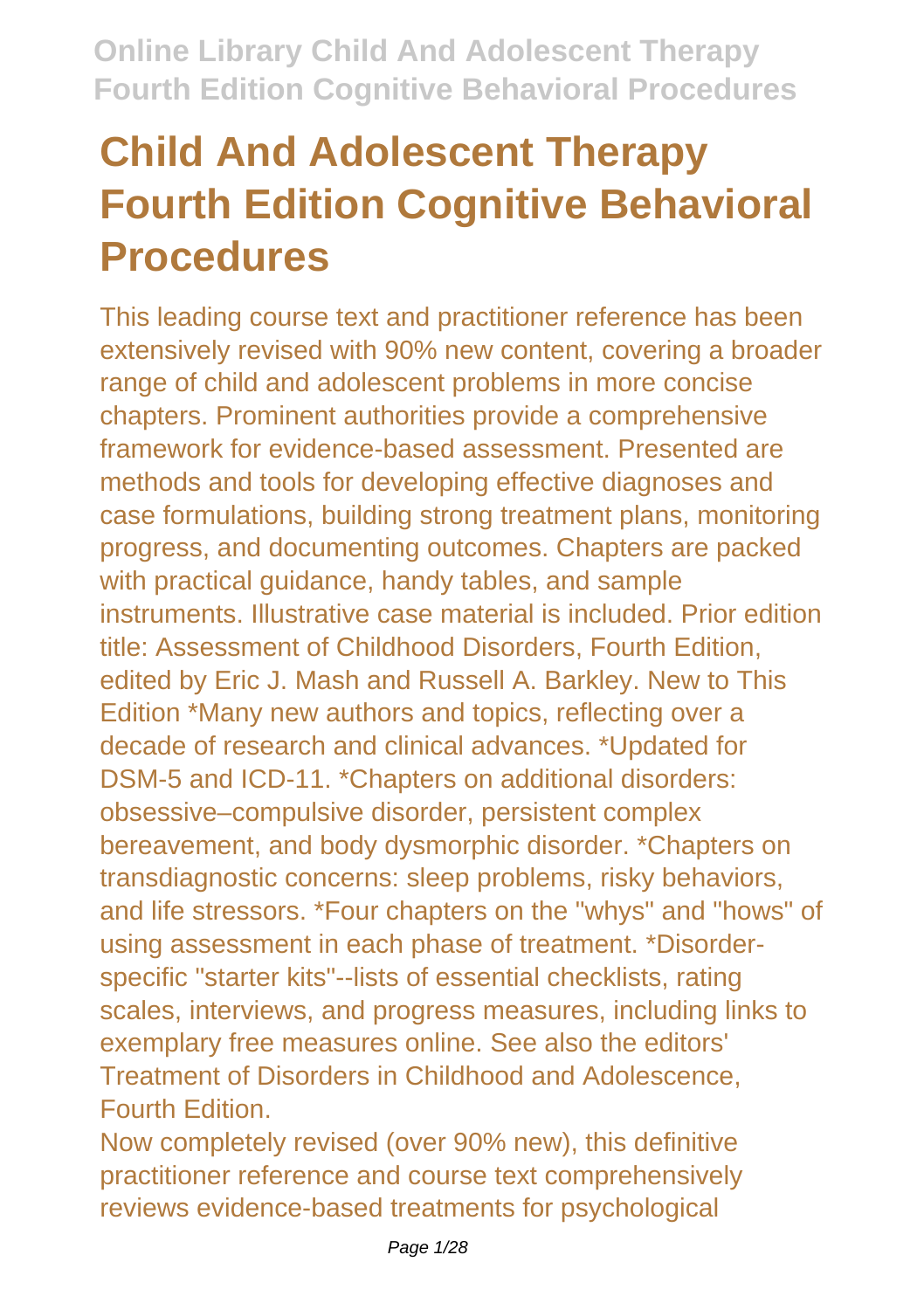disorders in children and adolescents. The significantly expanded fourth edition covers an increased number of disorders, as well as transdiagnostic issues and public health concerns. Psychosocial, pharmacological, and complementary therapies are identified and described in wellorganized chapters that include rich clinical illustrations. Prominent experts address developmental considerations in treatment and offer guidance for tailoring interventions to each child and family's needs. Prior edition title: Treatment of Childhood Disorders, Third Edition, edited by Eric J. Mash and Russell A. Barkley. New to This Edition \*All chapters are new, reflecting over a decade of clinical and empirical developments. \*Chapters on additional clinical issues: bipolar disorder, suicidal and nonsuicidal self-injury, obsessive–compulsive disorder, infant and toddler problems, posttraumatic stress disorder, coping and emotion regulation, bereavement, early-onset schizophrenia, personality disorders, childhood obesity, and sleep problems. \*Chapters on case conceptualization and evidence-based therapist flexibility. \*Illustrative case examples and transcripts added throughout. \*Updated for DSM-5; every chapter also considers transdiagnostic and dimensional issues. Counseling at the Beginning is a thorough, practice-based guide for counselors who serve the mental health needs of very young children and their families. Chapters based on current developmental psychology research prepare mental health, school, and addictions counselors to work with pregnant women and children under the age of 5. Discussion of topics such as brain development, self-regulation, trauma, prenatal alcohol and drug exposure, and toxic stress prepares providers to meet the needs of this growing area of practice. Concrete information about how and when to intervene, written by experts working in the field, is accompanied by lists of resources for further learning at the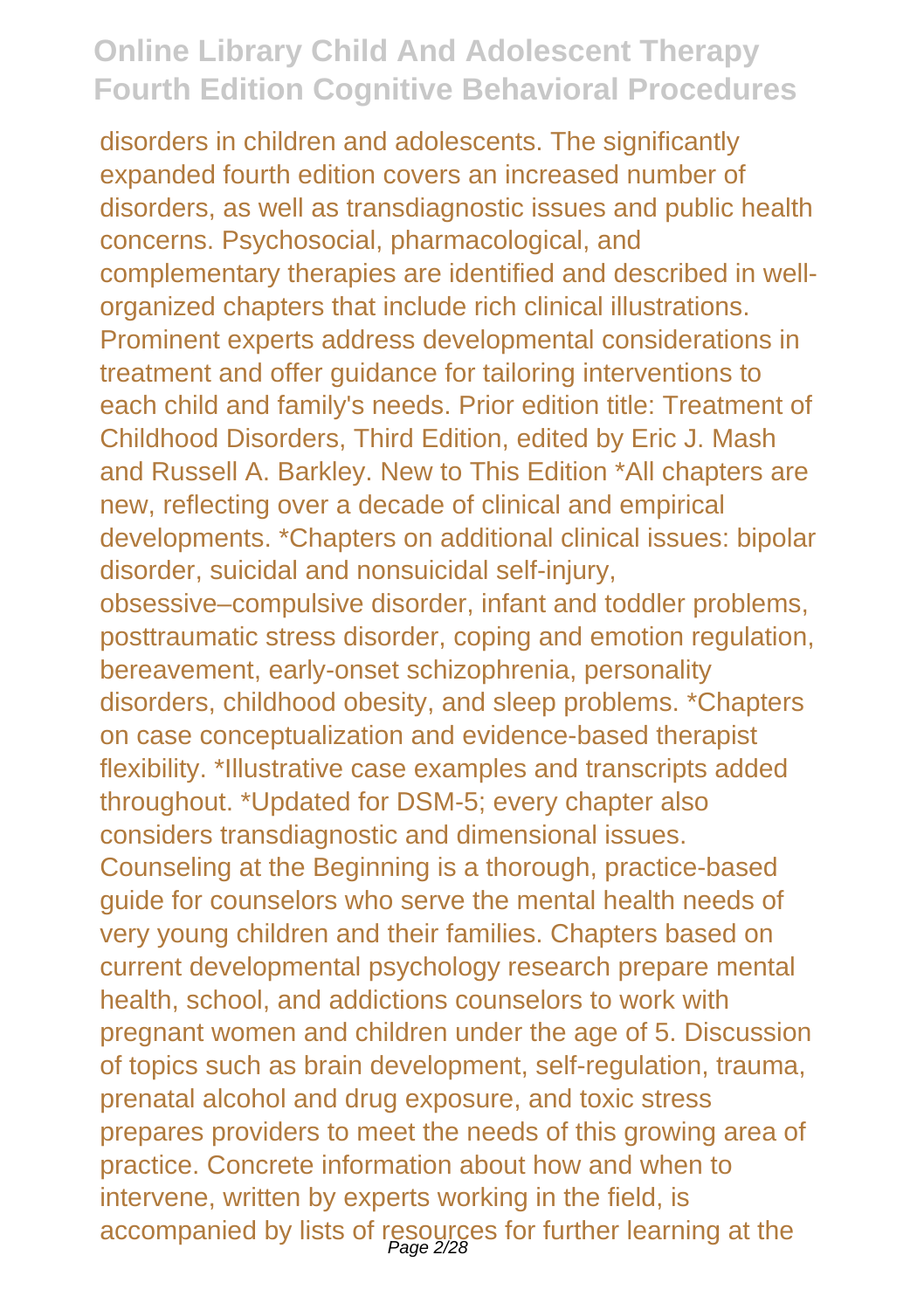end of each chapter.

"Subject Areas/Keywords: adolescents, assessments, behavioral, casebooks, cases, CBT, childhood, children, cognitive-behavioral therapy, diagnosis, emotional, evidencebased practice, externalizing, families, family-based, internalizing, interventions, problems, programs, psychological disorders, psychopathology, psychotherapies, psychotherapy, treatment manuals, treatments DESCRIPTION Thousands of clinicians and students have turned to this casebook--now completely revised with 90% new material--to see what cognitive-behavioral therapy (CBT) looks like in action with the most frequently encountered child and adolescent disorders. Concise and accessible, the book is designed for optimal clinical utility. Leading scientistpractitioners provide a brief overview of each clinical problem and its assessment and management. Chapters are organized around one or more detailed case examples that demonstrate how to build rapport with children and families; plan effective, age-appropriate treatment; and deliver evidence-based interventions using a variety of therapeutic strategies and materials. (Prior edition editors: Mark A. Reinecke, Frank M. Dattilio, and Arthur Freeman.)"-- Christiane Brems, in collaboration with new coauthor Christina Rasmussen, introduces prospective and practicing clinicians to theories and principles of applied clinical work with children ages three to twelve years. The authors take an integrated approach to understanding children and their families, using a biopsychosociocultural model for conceptualization and treatment planning. Their methods are practical and compassionate, as well as contextually grounded and individually tailored. Chapters follow the logical development of clinicians, mirroring the natural flow of work with children. Coverage ranges from the importance of a beginning practitioner's introspection and of ethical and legal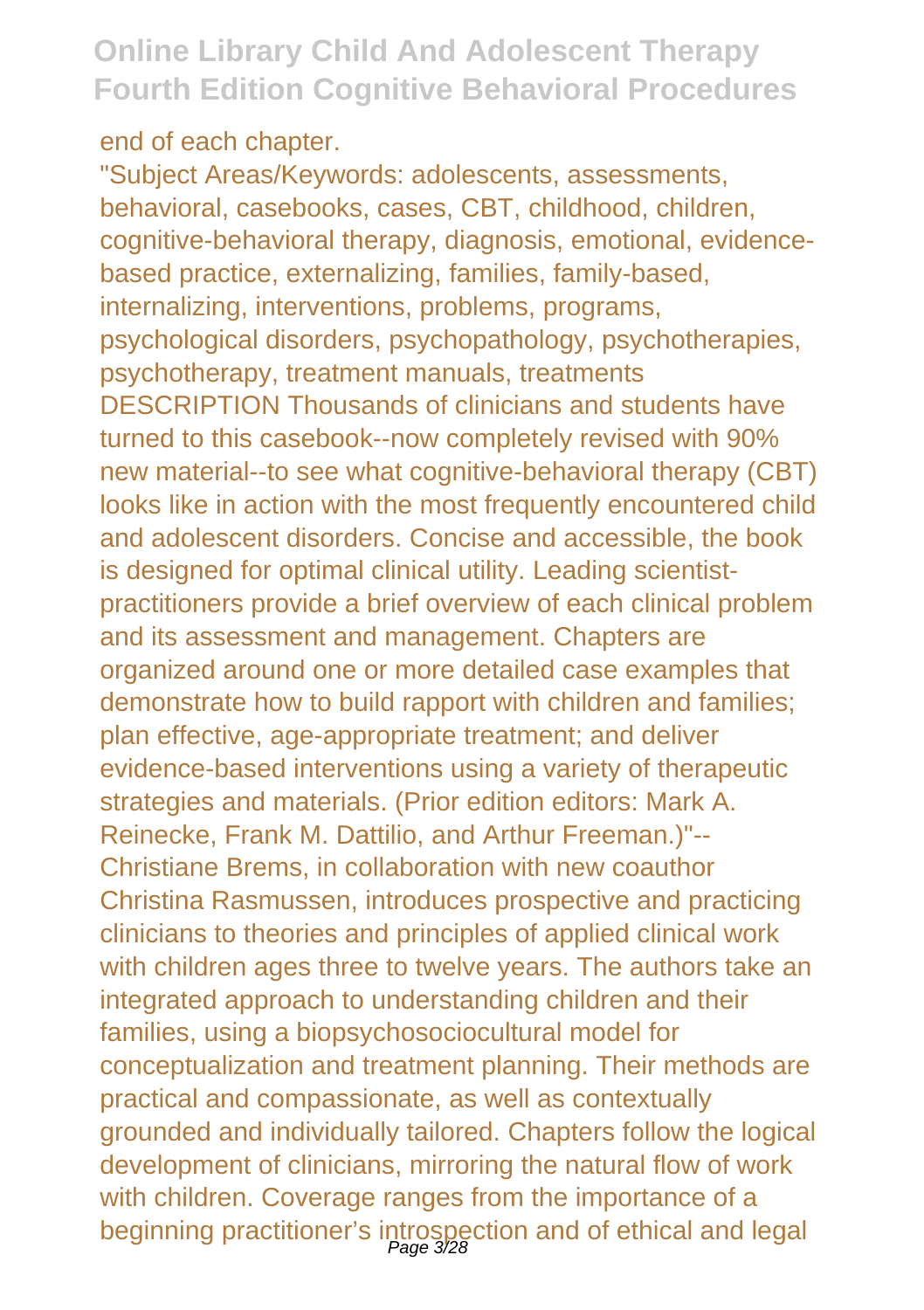issues to a variety of intervention techniques and strategies and, finally, termination. Case studies showcase individualized and mindful treatment for each child with whom a clinician works. Outstanding Features of the Fourth Edition . . . · Essential attention to how clinicians' self-awareness can lead to positive therapeutic relationships with children and their families. · Thorough discussions of the biopsychosociocultural model for conceptualization and treatment planning. · Emphasis on intensive assessment prior to treatment planning to address the needs of each child and family. · A compelling, practical exploration of mindfulness intervention with children. The authors' methodology addresses the profound effects of the larger environment and culture on children. By adopting the authors' integrated approach, clinicians are better able to understand important and complicated aspects of a child's and family's life. From there, compassionate, thoughtful, and relevant intervention ensues.

Child and Adolescent Psychopathology: A Casebook by Linda A. Wilmshurst provides 25 real-life cases to give readers a deeper understanding of a wide range of disorders within the context of the DSM–5. As they explore complex cases, readers learn to integrate theory into research-based assessments and interventions. Each case provides opportunities to practice clinical skills in the assessment, diagnosis, and treatment of childhood disorders from a number of theoretical perspectives and at various levels of interest and expertise. Reflecting the latest developments in the field, the Fourth Edition now includes a new case study on social phobia/social anxiety disorder, additional post-case questions, and an expanded introductory chapter discussing trends in case formulation.

This authoritative volume describes effective cognitivebehavioral approaches to a range of frequently encountered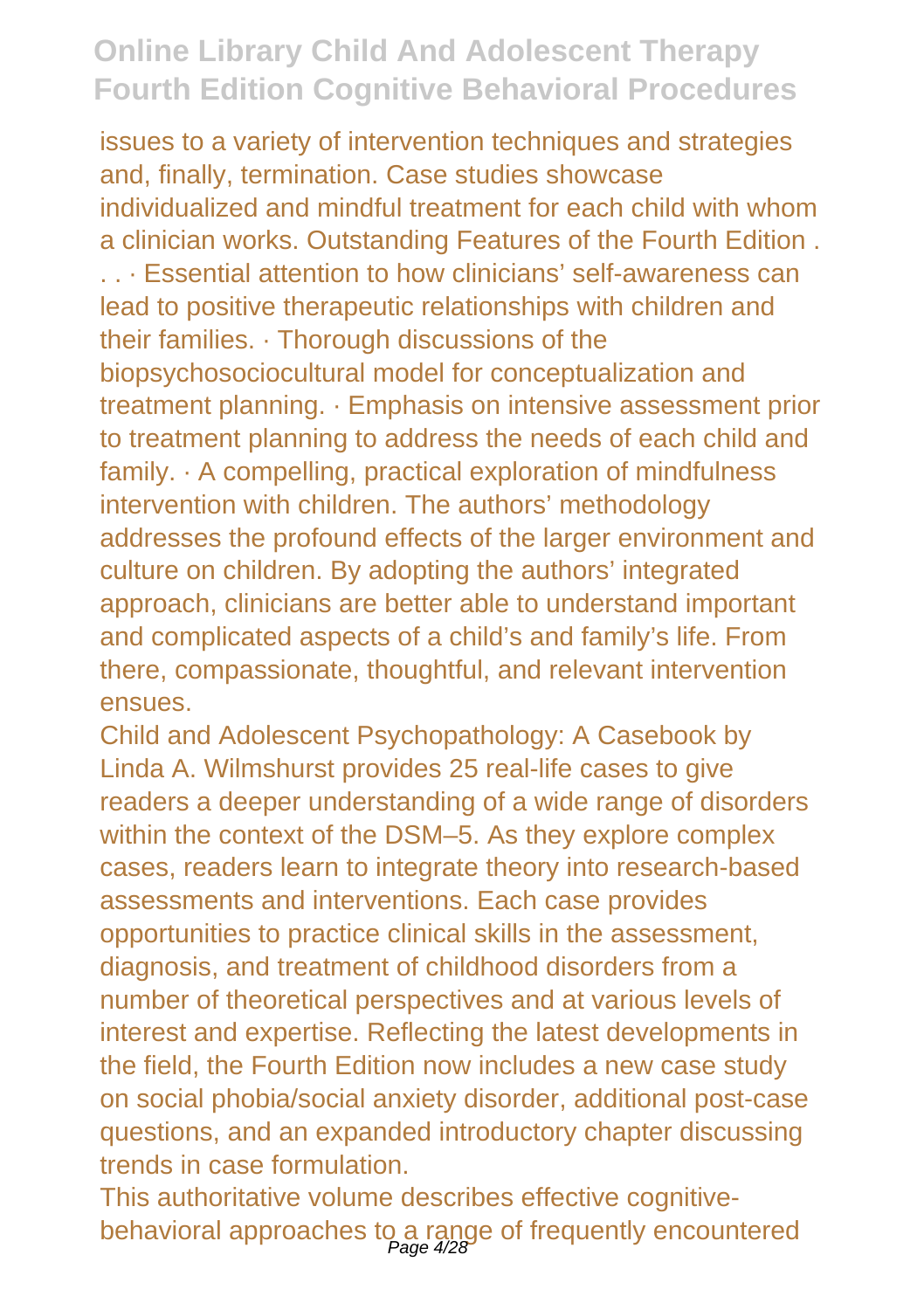child and adolescent disorders. The book begins with a guiding model for conducting multifaceted treatment that is sensitive to individual and developmental concerns. Chapters by leading clinician-researchers then address specific behavioral and emotional problems, including aggression, anger, ADHD, depression, anxiety disorders, and difficulties faced by children with chronic health conditions. Providing a practical overview of salient clinical techniques, each up-todate chapter summarizes related literature and considers future directions for research and practice. Also examined are developmental issues specific to work with adolescents and the current status of empirically supported interventions. Child and Adolescent Anxiety Psychodynamic Psychotherapy, CAPP, is a new, manualized, tested, 24-session psychotherapeutic approach to working psychodynamically with youth with anxiety disorders. This book describes how clinicians intervene by collaboratively identifying the meanings of anxiety symptoms and maladaptive behaviors and to communicate the emotional meaning of these symptoms to the child. The treatment is conducted from a developmental perspective and the book contains clinical examples of how to approach youth of varying ages. The authors demonstrate that CAPP can help youth: · Reduce anxiety symptoms by developing an understanding of the emotional meaning of symptoms · Enhance children's skill of reflection and self-observation of one's own and others' motivations (improvement in symptomspecific reflective functioning) · Diminish use of avoidance, dependence and rigidity by showing that underlying emotions (e.g. guilt, shame, anger), as well as conflicted wishes and desires can be tolerated and understood · Understand fantasies and personal emotional significance surrounding the anxiety symptoms to reduce symptoms' magical qualities and impact on the child The manual provides a description of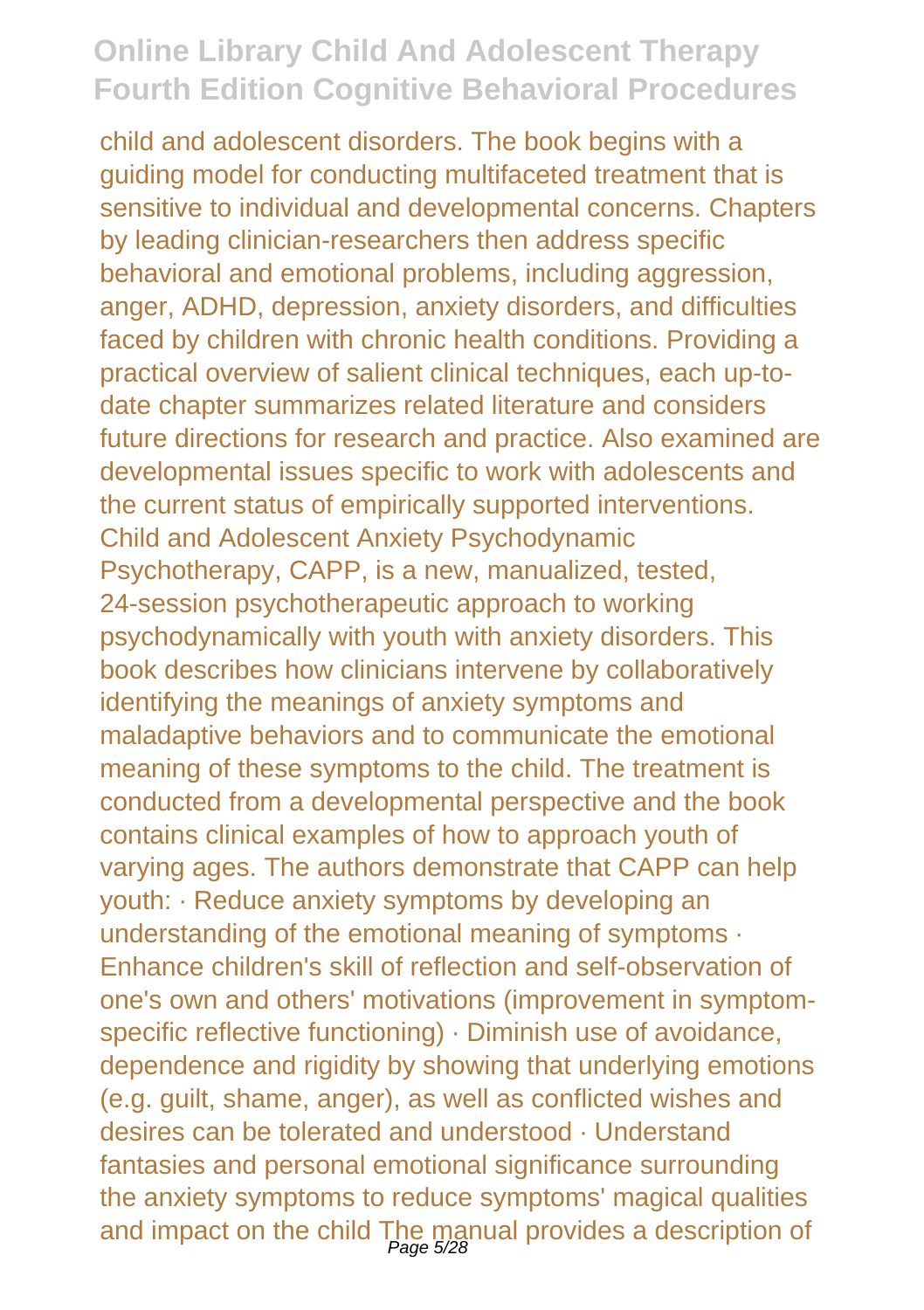psychodynamic treatment principles and technique and offers a guide to opening, middle, and termination phases of this psychotherapy. It contains chapters on the historical background of psychodynamic child psychotherapy, on developmental aspects of child psychotherapy, and on the nature of parent involvement in the treatment. It will be useful for clinicians from diverse therapy backgrounds and it will appeal to the student reader, as well as to the experienced clinician.

The definitive reference in the field--now significantly revised with 75% new material--this volume examines typical and atypical development from birth to the preschool years and identifies what works in helping children and families at risk. Foremost experts explore neurobiological, family, and sociocultural factors in infant mental health, with a major focus on primary caregiving relationships. Risk factors for developmental problems are analyzed, and current information on disorders and disabilities of early childhood is presented. The volume showcases evidence-based approaches to assessment and intervention and describes applications in mental health, primary care, child care, and child welfare settings. New to This Edition: \*Chapters on genetic and epigenetic processes, executive functions, historical trauma, and neglect. \*Chapters on additional clinical problems: hyperactivity and inattention, sensory overresponsivity, and relationship-specific disorder. \*Chapters on additional interventions: attachment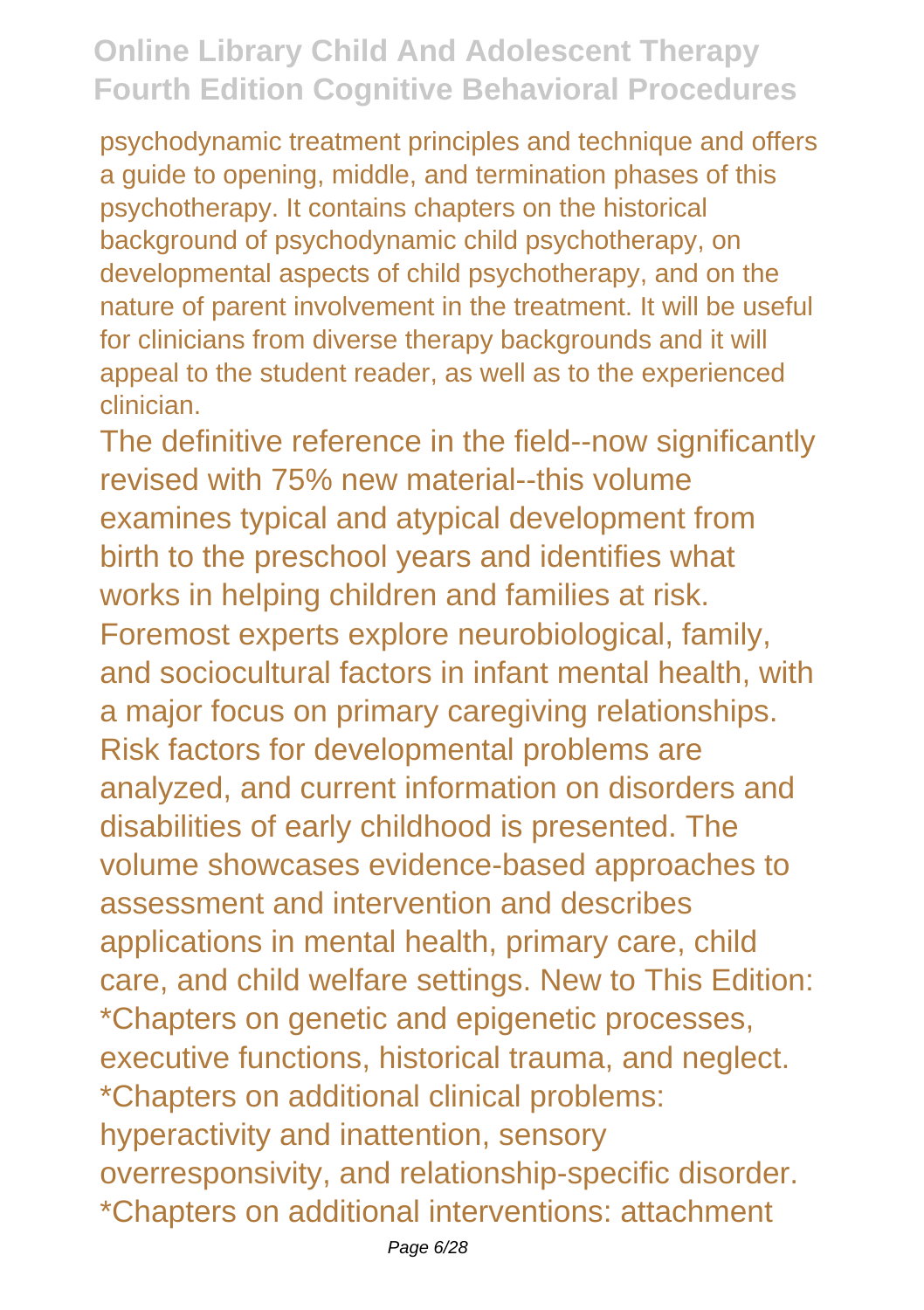and biobehavioral catch-up, video-feedback intervention to promote positive parenting and sensitive discipline, parent–child interaction therapy, and home visiting programs. \*Existing chapters all rewritten or revised to reflect a decade's worth of empirical and clinical advances.

Widely regarded as the standard reference and text on evidence-based therapies--and now substantially revised--this book has introduced tens of thousands of clinicians and students to exemplary treatments for social, emotional, and behavioral problems in children and youth. Concise chapters focus on specific psychotherapy models. The developers of the respective approaches review their conceptual underpinnings, describe how interventions are delivered on a session-by-session basis, and summarize what the research shows about treatment effectiveness. The book explores important questions and challenges facing the field and identifies best practices for treatment dissemination in real-world clinical contexts. New to This Edition: \*Existing chapters significantly revised with the latest treatment research. \*Chapters on assessment, personalizing evidence-based therapies, clinical implications of developmental psychopathology, and advances in neuroscience. \*Coverage of additional clinical problems (self-injury and suicidal ideation, bulimia nervosa, encopresis) and treatments (Early Start Denver Model for autism Page 7/28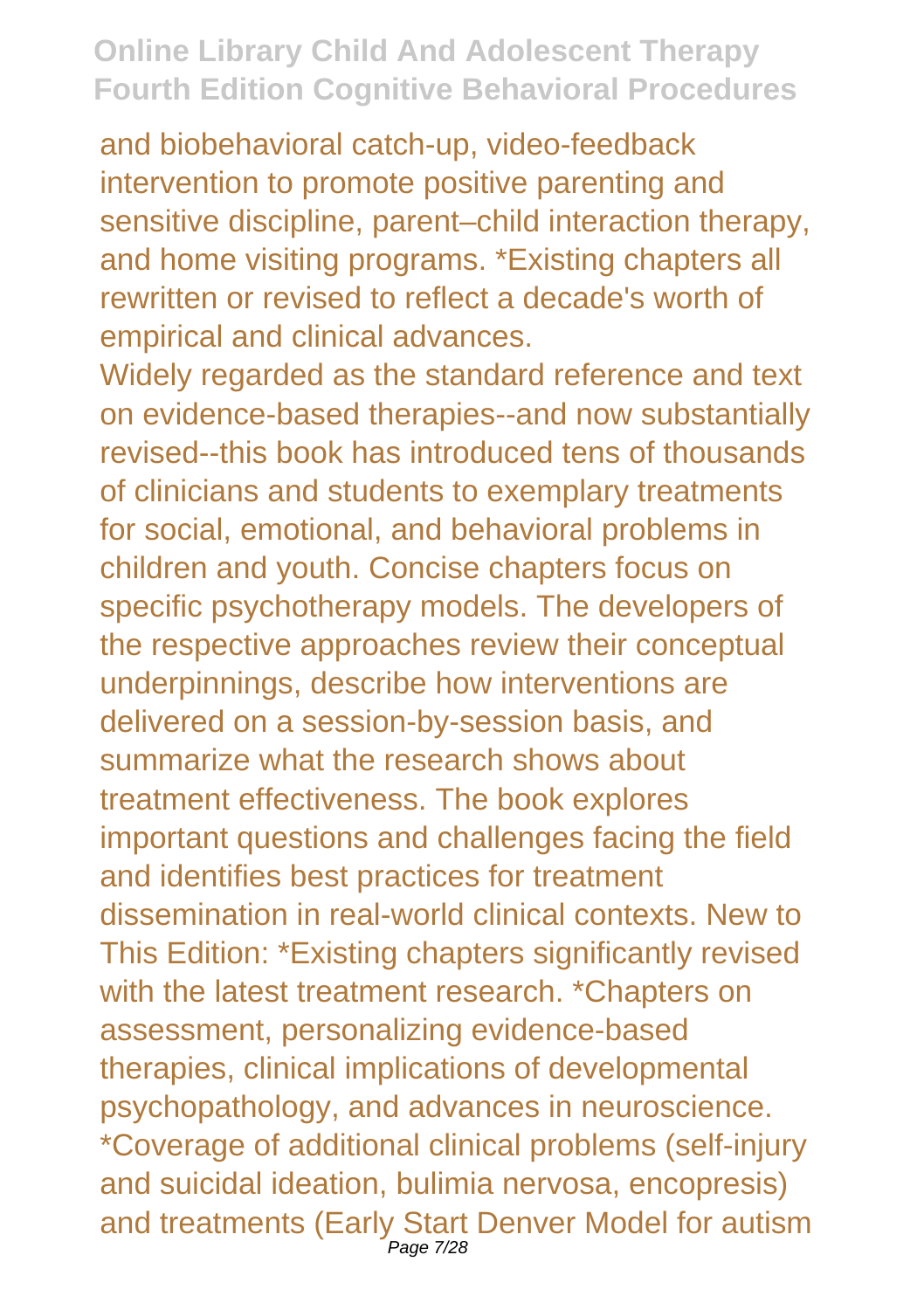spectrum disorder, Internet-assisted and technologyenhanced interventions). \*Chapters on implementation in complex mental health systems, as well as international models.

Written by two practising clinicians, this book is designed as a guide for those who work with children. In clear, simple language it focuses upon some of the most common, yet often incapacitating difficulties which are frequently encountered by young children and adolescents. After introducing and discussing different forms of therapy and treatment used in clinical work with children, the book provides a series of chapters, each dealing with a specific difficulty. Drawing upon recent research findings, and employing detailed case illustrations, it seeks to help the reader to understand the nature of each problem and offers a guide as to how the child in difficulty can best be helped. The book is designed to be of particular value to those working in education, social work, health and childcare settings, and anyone who needs to be able to recognize and help children in difficulty. Since publication of the fourth edition of this highly successful book, there have been a number of Government initiatives, reports and policies on how the health of children can best be protected and promoted. This revised fourth edition incorporates recent material on the National Service Framework, 'Every Child Matters', the public health report Page 8/28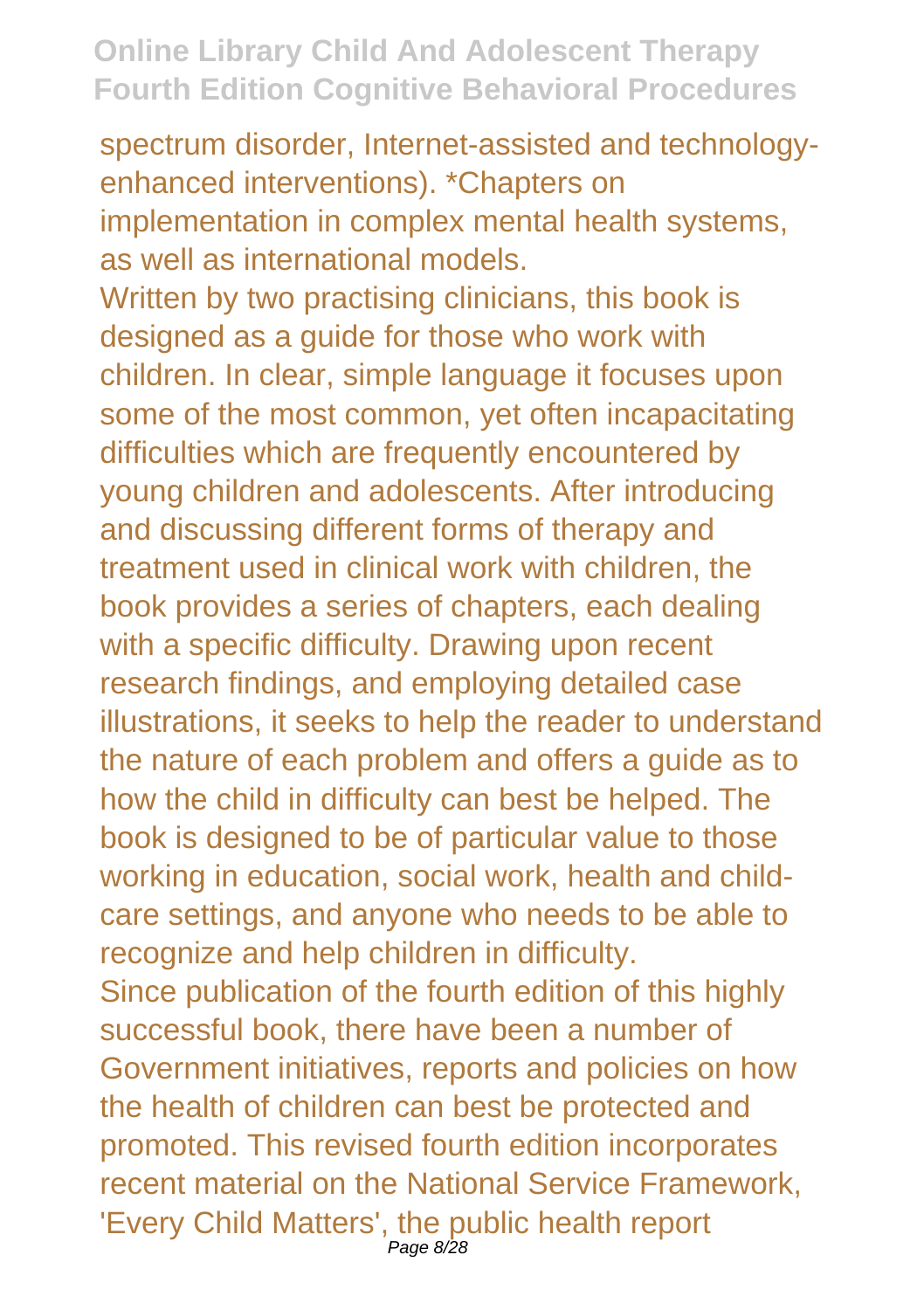'Choosing Health', and the Children Act. It has also been informed by new research on a variety of topics including Sure Start, obesity, Sudden Infant Death Syndrome (SIDS) and language acquisition. Health for all Children 4/e (revised) continues the themes of previous editions, in particular highlighting the growing evidence that behavioural problems and educational failure are not inevitable, and can be prevented. Thus the role of screening for developmental problems, while not ignored, is set in the context of what can be done to promote language development, reading, and enthusiasm for learning. Changes made to the fourth edition, and continued in this revised edition, include dealing with the health care needs of children of school age as well as pre-school children. It also outlines the needs of special groups of children, including those who are vulnerable or disabled and those living in unusual circumstances. The legislative framework is outlined and hallmarks of good practice described. Promoting children's health is a key focus, with updated information on nutrition and injury prevention, and emphasis on the importance of parent education and support, language, and literacy skills, with a review of behavioural management programmes for parents. It also describes the duties laid on PCTs with regard to education and social services support. This established and successful book continues to be essential reading for all health Page 9/28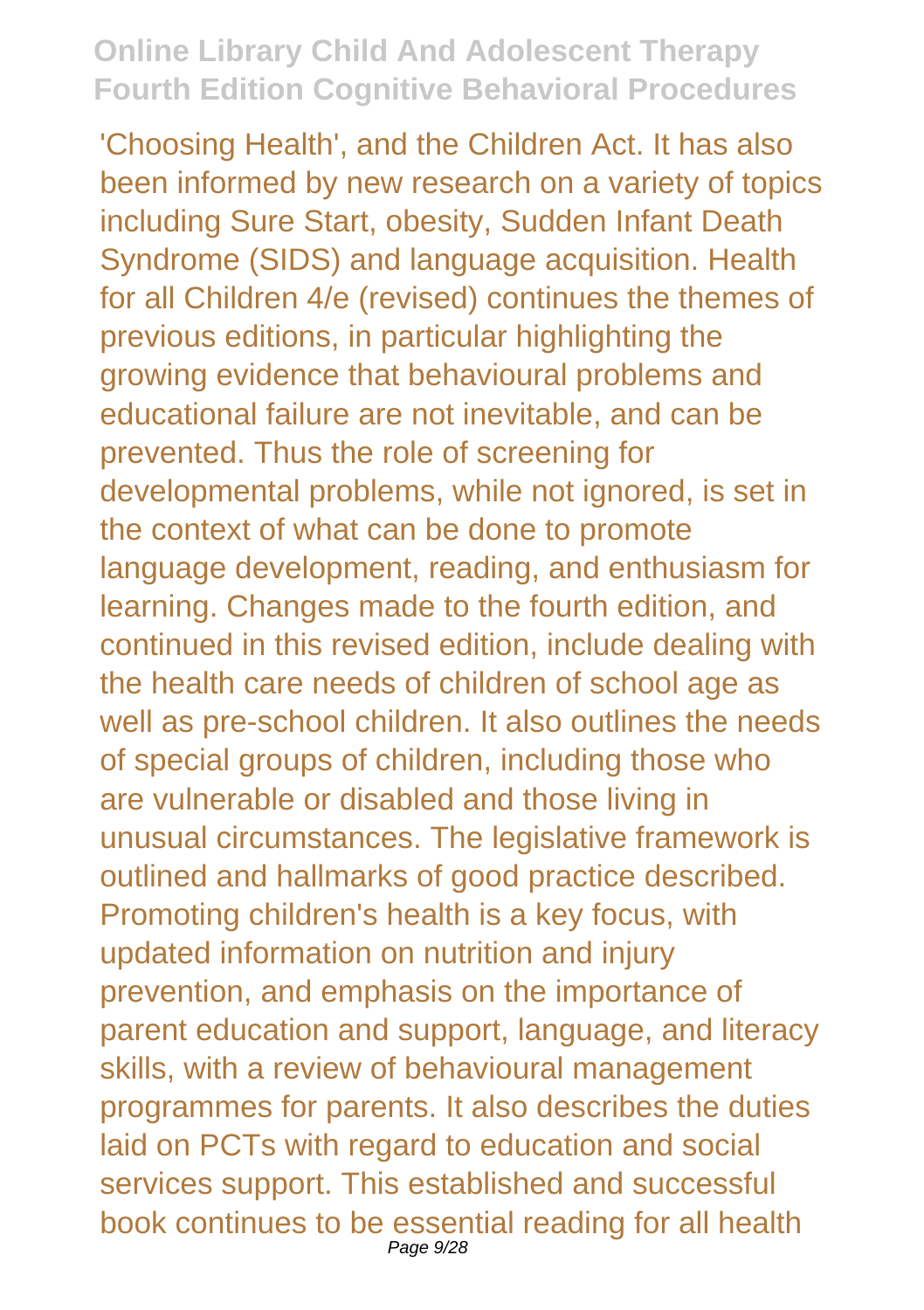professionals who work with children, whether in the community or at the receiving end of referrals. It will also provide vital background knowledge for those charged with the responsibility of planning, commissioning and monitoring. This revised fourth edition provides the most up to date evidence in a

rapidly changing field. A comprehensive, theory-based approach to working with young clients in both school and clinical settings Counseling and Psychotherapy with Children and Adolescents, Fifth Edition provides mental health professionals and students with state-of-the-art theory and practical guidance for major contemporary psychotherapeutic schools of thought. Children and adolescents are not just small adults; they have their own needs, requirements, and desires, on top of the issues presented by stilldeveloping brains and limited life perspective. Providing care for young clients requires a deep understanding of the interventions and approaches that work alongside growing brains, and the practical skill to change course to align with evolving personalities. The thoroughly revised fifth edition is a comprehensive reference, complete with expert insight. Organized around theory, this book covers both clinical and school settings in the fields of psychology, counseling, and social work. Coverage of the latest thinking and practice includes Cognitive Behavioral, Rational-Emotive, Reality Therapy, Page 10/28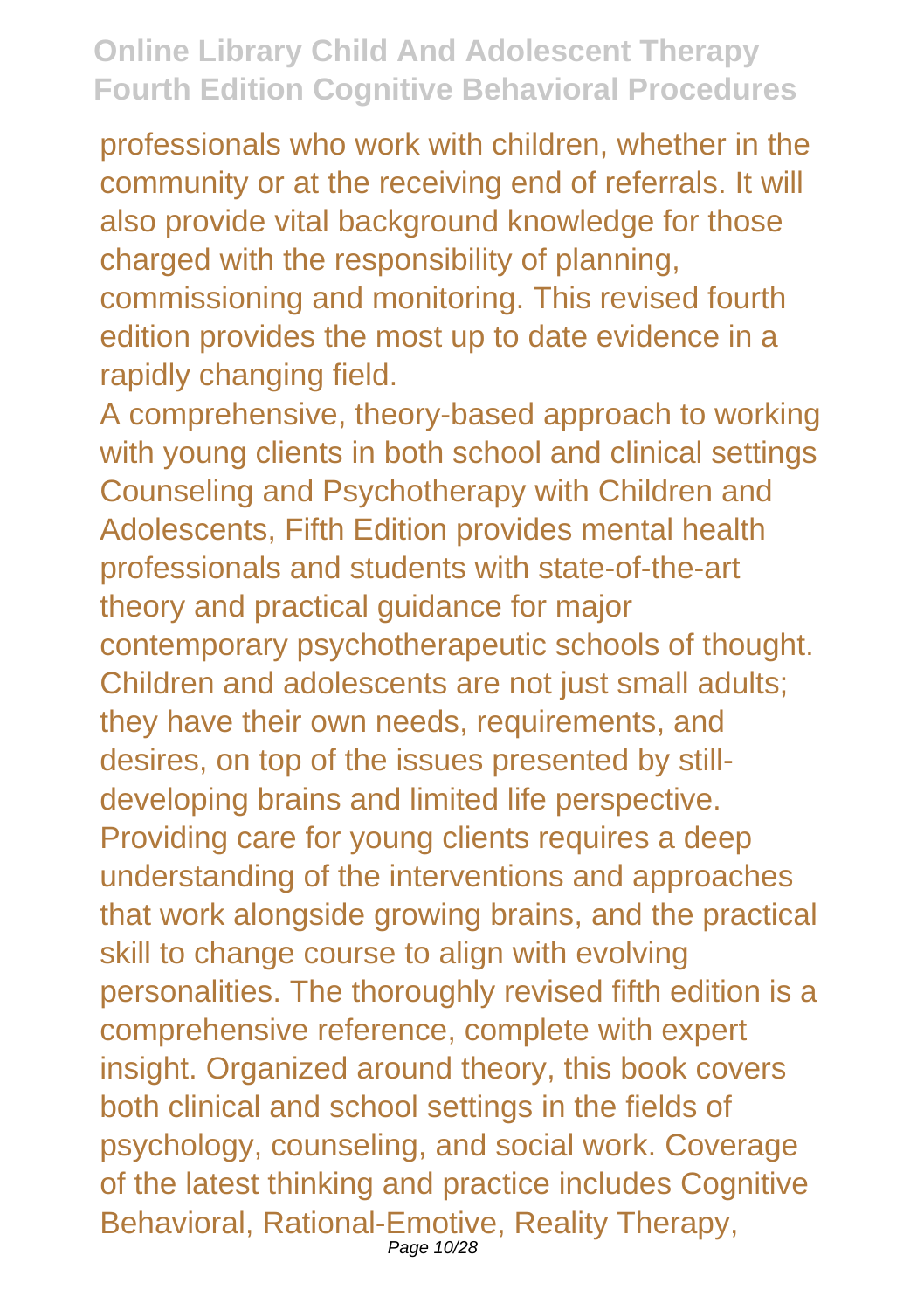Solution Focused, Family Systems, and Play Therapy, providing a complete resource for any mental health expert who works with young people. Understand the major approaches to counseling and psychotherapeutic interventions Discover the ethical and legal implications of working with children and adolescents Learn how to employ culturally responsive counseling with younger clients Examine interventions for children and adolescents with disabilities and health care needs This updated edition includes a stronger emphasis on the clinical application of theory to specific disorders of childhood and adolescence, and new coverage of the legal and ethical issues related to social media. Chapters include a case studies and online resources that make it ideal for classroom use, and new chapters on Solution-Focused Therapy and Play Therapy enhance usefulness to practicing therapists. Expert guidance covers techniques for working with individuals, groups, and parents, and explores the efficacy of the theories under discussion.

A guide to treating mental health issues in children and adolescents Diagnosis and Treatment of Children and Adolescents: A Guide for Mental Health Professionals is a resource tailored to the particular needs of current and future counselors, behavioral healthcare clinicians, and other helping professionals working with this vulnerable population. With in-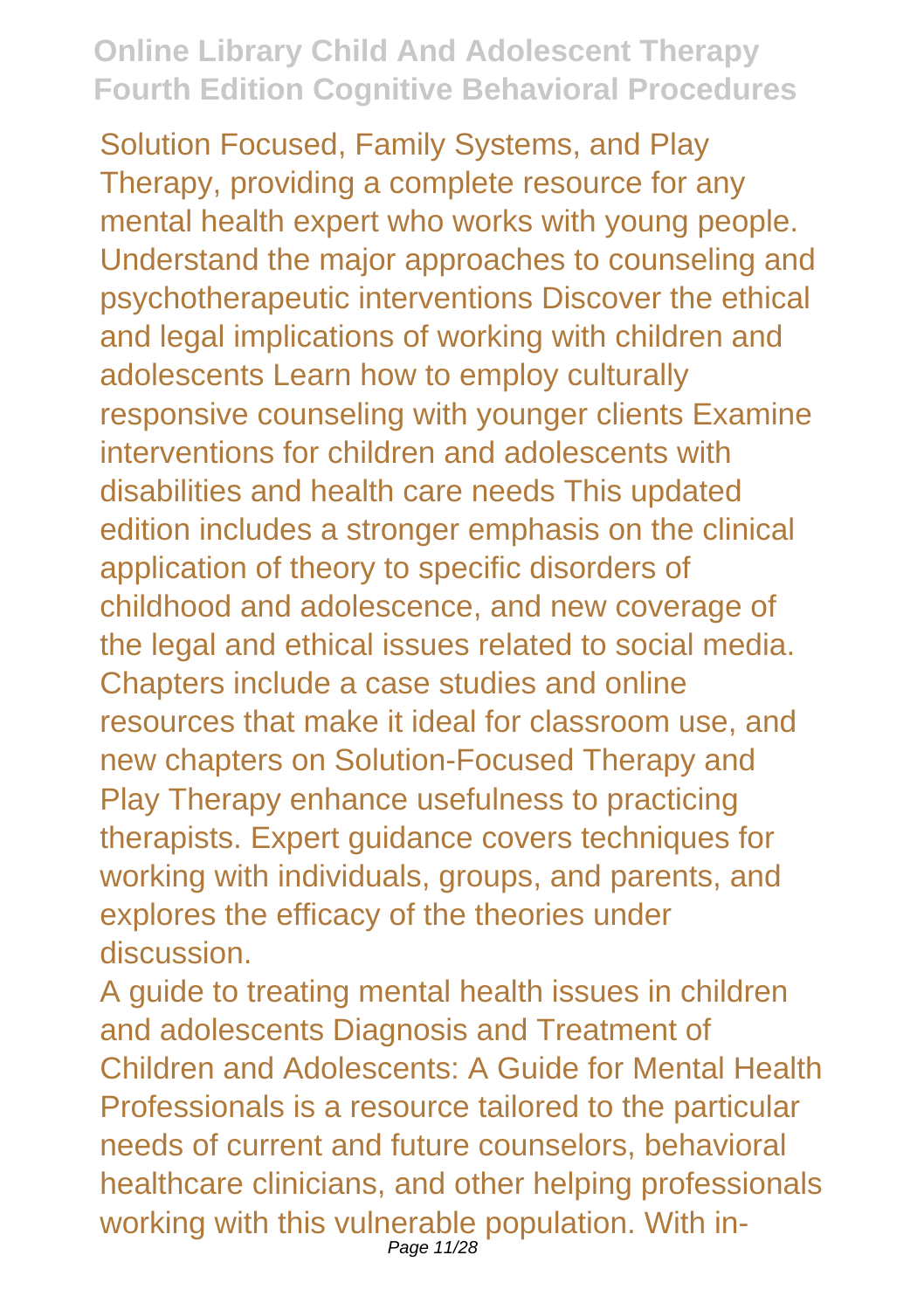depth content broken into two sections, this book first provides a foundation in the diagnostic process by covering the underlying principles of diagnosis and treatment planning, and then applies this framework to the DSM-5 categories related to children and adolescents. With research continually reshaping our understanding of mental health, it is critical mental health professionals make decisions based on evidence-based pathways that include the specialized research around children and adolescents. The leading experts who contributed to this book share contemporary perspectives on developmental considerations, assessment information, presenting symptoms, comorbidity, levels of severity, prevalence data, and other relevant factors. Structured content of chapters provides a crosswalk between the DSM-5 and this book Updated content based upon the changes, additions, and revisions to the DSM-5 that affect diagnosis, assessment, and treatment Pedagogical features, such as learning objectives, case studies, guided practice exercises, and additional resources, to support effective learning Diagnosis and Treatment of Children and Adolescents: A Guide for Clinical and School Settings is a critical resource for mental health practitioners and graduate students working toward a career in a mental health profession.

"Providing a wealth of practical interventions and Page 12/28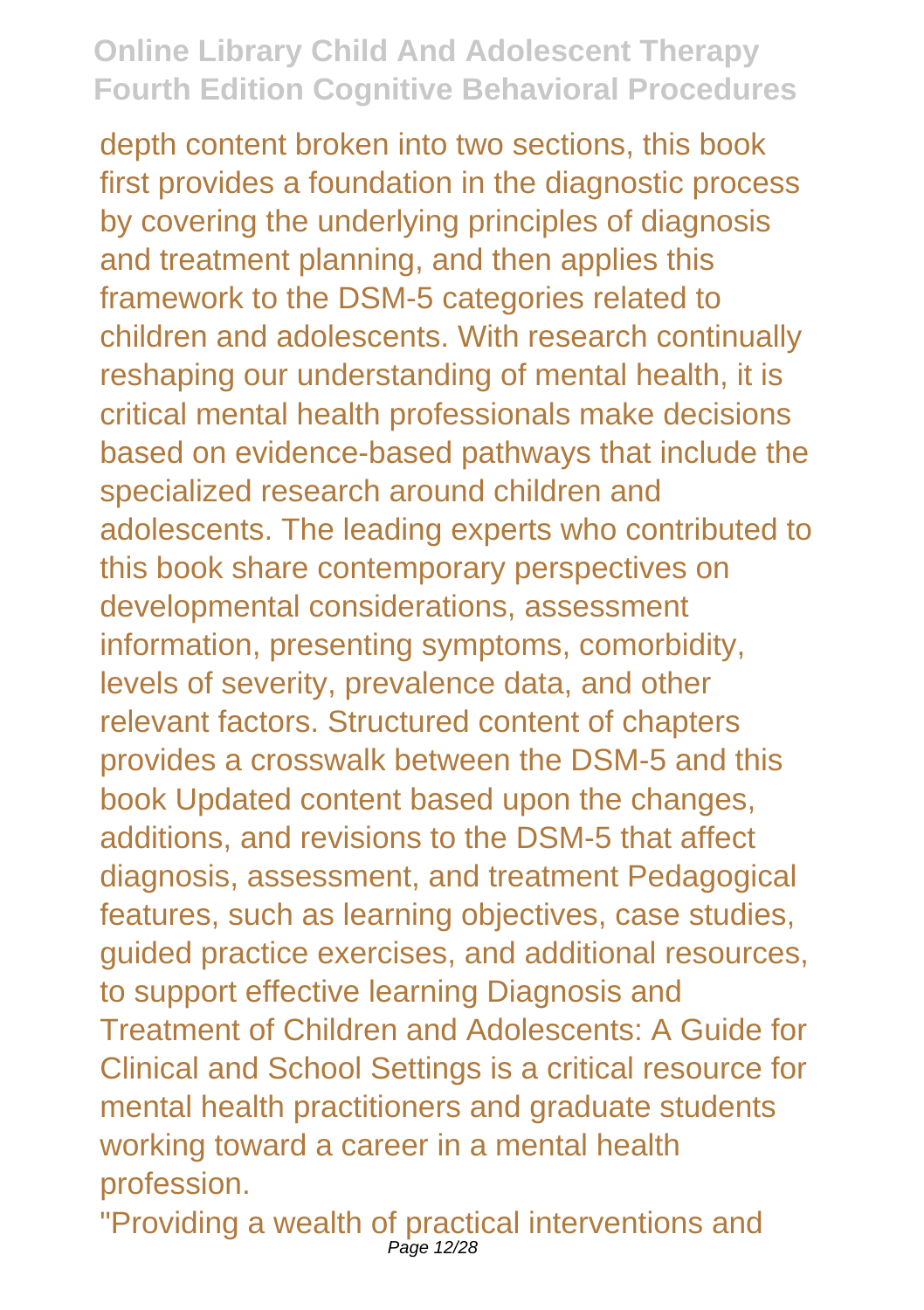activities - all organized within a state-of-the-art modular framework - this invaluable book helps child clinicians expand their intervention toolkits. Building on the bestselling Clinical Practice of Cognitive Therapy with Children and Adolescents, which addresses the basics of treatment, Friedberg et. al., in their latest volume, provide additional effective ways for engaging hard-to-reach clients, addressing challenging problems, and targeting particular cognitive and behavioral skills. Fun and productive games, crafts, and other activities are described in step-by-step detail. Special features include over 30 reproducible forms and handouts, which bookbuyers can also download and print from Guilford's website in a convenient full-page size."--Pub. desc. Child and Adolescent Therapy, Fourth EditionCognitive-Behavioral ProceduresGuilford

#### Press

Includes: an overview of eating disorders in childhood and adolescence; epidemiology; aetiology; prognosis and outcome; assessment and management.

From the authors of the bestseller The Complete Psychotherapy Treatment Planner comes this exciting new resource focusing specifically on the problems encountered in treating younger patients. The Child and Adolescent Psychotherapy Treatment Planner enables mental health professionals to write polished, effective treatment plans that satisfy the demands of HMOs, managed care companies, third-party payers, and state and federal review agencies. Specifically designed to save clinicians hours of valuable time, provide optimum latitude in developing individualized<br>Page 13/28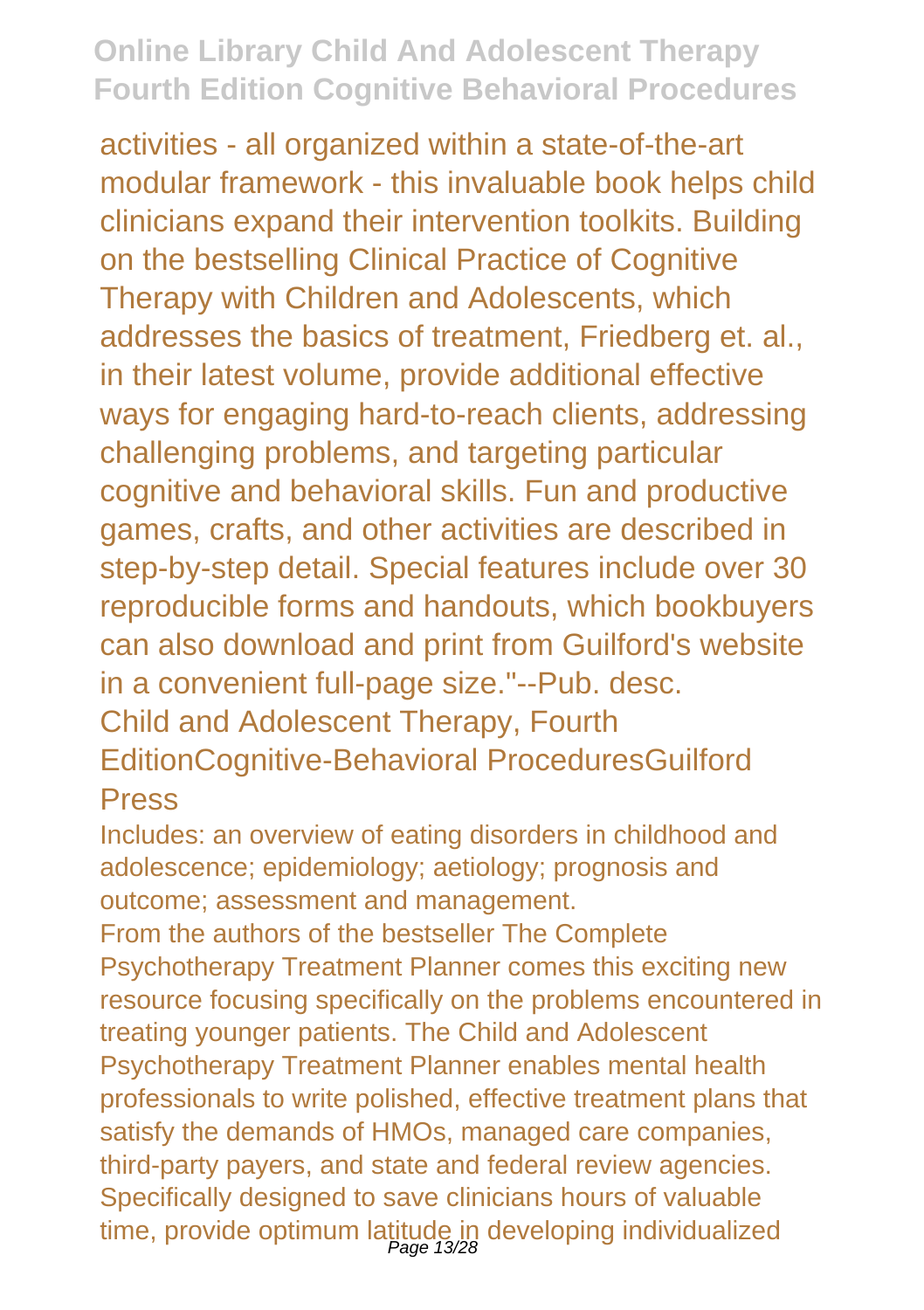treatment plans, and increase the measurability of objectives, this unique guidebook features: Complete coverage of 29 DSM-IVTM and behaviorally based child and adolescent presenting problems A step-by-step guide to treatment planning 1,000s of prewritten treatment goals and objectives Up to 45 specific therapeutic interventions for each disorder. 1,000s of well-crafted statements describing behavioral manifestations, long-term treatment goals, short-term objectives, and therapeutic interventions An extensive list of suggested interventions from a broad range of therapeutic approaches—including cognitive, behavioral, family-oriented, dynamic, pharmacological, educational, didactic, and bibliotherapeutic A simple but comprehensive treatment plan format that can be copied and emulated This popular treatment planning system will enhance the quality of clinical documentation, bring heightened focus to the treatment process, and help eliminate the rejection of treatment plans by insurers and health management organizations. Widely regarded as the definitive clinical reference and text in the field, this authoritative volume presents effective cognitivebehavioral approaches for treating frequently encountered child and adolescent disorders. The editor and contributors are leading experts who provide hands-on, how-to-do-it descriptions illustrated with clinical examples. Relevant theories and research findings are explained, and exemplary treatment manuals and client workbooks reviewed. Coverage encompasses evidence-based treatments for aggression, attention-deficit/hyperactivity disorder, anxiety disorders, depression and suicidality, obsessive?compulsive disorder, eating disorders, and trauma. Ways to involve parents in treatment are addressed throughout. New to This Edition\*Presents advances in conceptualizing and treating specific clinical problems.\*Up-to-date information on treatment manuals and outcome research.\*Chapters on<br>Page 14/28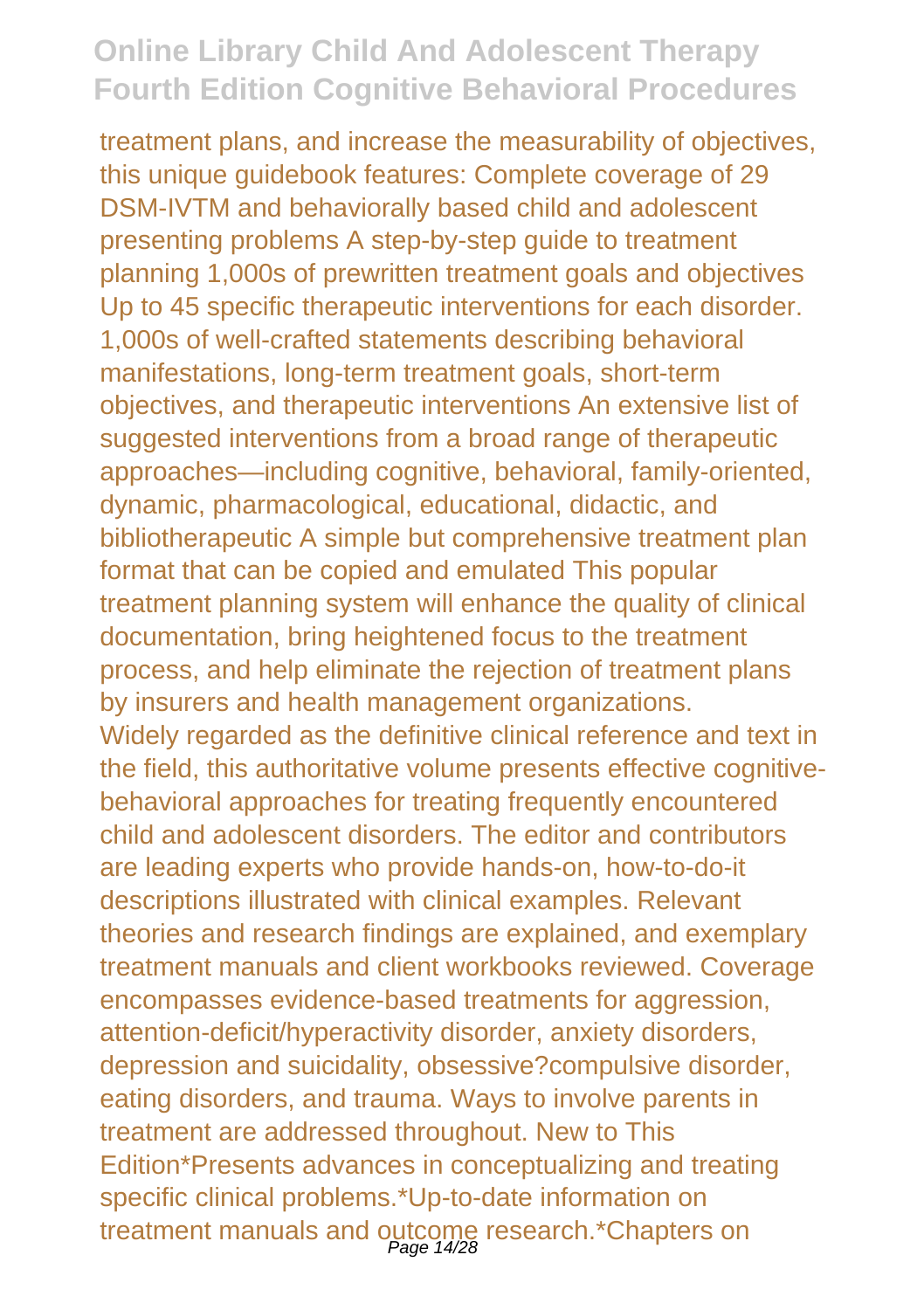additional therapies: modular treatments, dialectical behavior therapy, and mindfulness-based interventions. Consistent with previous editions, this book assembles in a single volume summaries of the treatment literature and treatment procedures of the most common childhood behavior disorders facing persons who practice in applied settings—clinics, schools, counseling centers, psychiatric hospitals, and residential treatment centers. Its 16 chapters cover the historical context of child and adolescent therapy; obsessive compulsive disorders; childhood depression; childhood fears, phobias and related anxieties; attentiondeficit hyperactivity disorder; academic problems; conduct disorder; somatic disorders; autism spectrum disorder; intellectual disabilities; children medically at risk; sexual and other abuse of children; child and adolescent psychopharmacotherapy; prevention; and child therapy and the law. Key features include: Treatment Orientation—Although some chapters include a discussion of theoretical issues, the primary emphasis is on intervention techniques and strategies for changing various behavior and learning problems. Case examples are often used to illustrate treatment procedures. Empirical Orientation—While most authors have adopted a broad-based behavioral or cognitivebehavioral orientation, they were encouraged to review the entire treatment literature and to construct their presentations on the basis of empirically supported treatment techniques and procedures. Psychopharmacotherapy Chapter—The chapter on child and adolescent psychopharmacotherapy focuses on psychopharmacological interventions rather than on which drugs should be prescribed for specific behavior or learning problems. Author Expertise—Each chapter is written by experts who are well qualified to discuss treatment practices for the specific topic under discussion. This book is intended for individuals who have entered or plan to enter the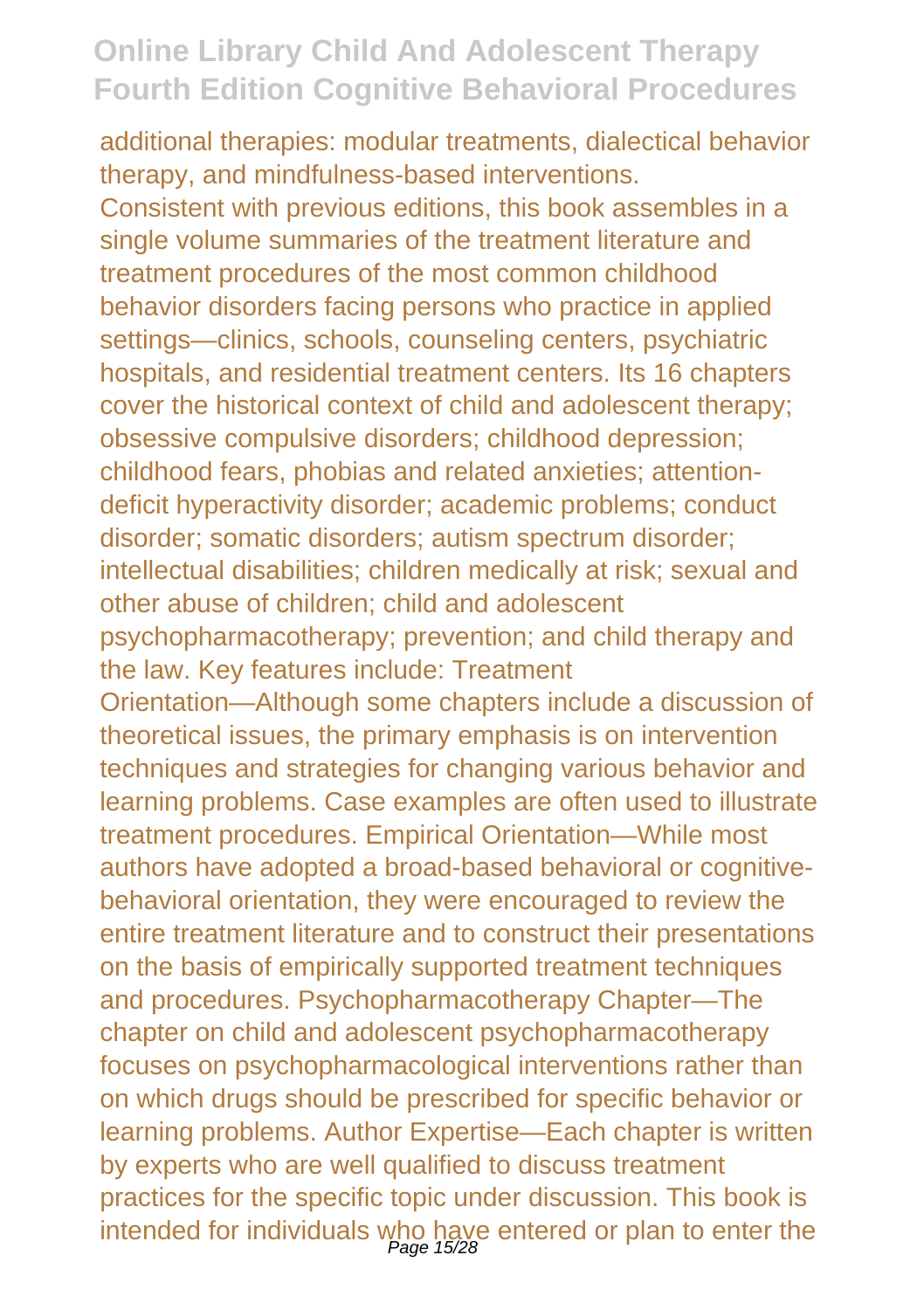mental health profession or such related professions as counseling, special education, nursing and rehabilitation. It is especially useful for individuals taking child and adolescent therapy and intervention courses and practicum courses. Finally, it is suitable for persons who work in applied settings including clinics, schools, counseling centers, psychiatric hospitals, and residential treatment centers.

Covering all the major approaches to counseling children and adolescents—including psychodynamic, Adlerian, personcentered, cognitive-behavioral, rational-emotive, reality therapy, solution focused, and family systems—Counseling and Psychotherapy with Children and Adolescents, Fourth Edition equips you to become familiar with the latest thinking and practice in counseling and psychotherapeutic interventions with children and adolescents.

"Subject Areas/Keywords: direct practice, family, families, childhood problems, at-risk, adolescents, adolescence, assessments, interventions, psychotherapy, counseling, child abuse, maltreatment, child welfare, neglect, trauma, parents, play therapy, schools, substance abuse, poverty, child development, social workers, textbooks, texts, kids, social work courses, MSW, masters classes, masters students, social work school, LCSW, child protective services, therapists, counselors, practitioners, helping professionals, mental health, transgender, ADHD, emotional and behavioral problems, violence, homelessness, PTSD, parental drug use, domestic violence, community violence, abused children, poor families, dysfunctional, bullying, loss, divorced, immigrants DESCRIPTION A leading course text and practitioner resource for over 20 years--now revised and updated--this book presents developmentally and culturally informed methods for helping children in family, school, and community settings. Nancy Boyd Webb offers vital guidance and tools for practitioners. The text demonstrates research-<br>Page 16/28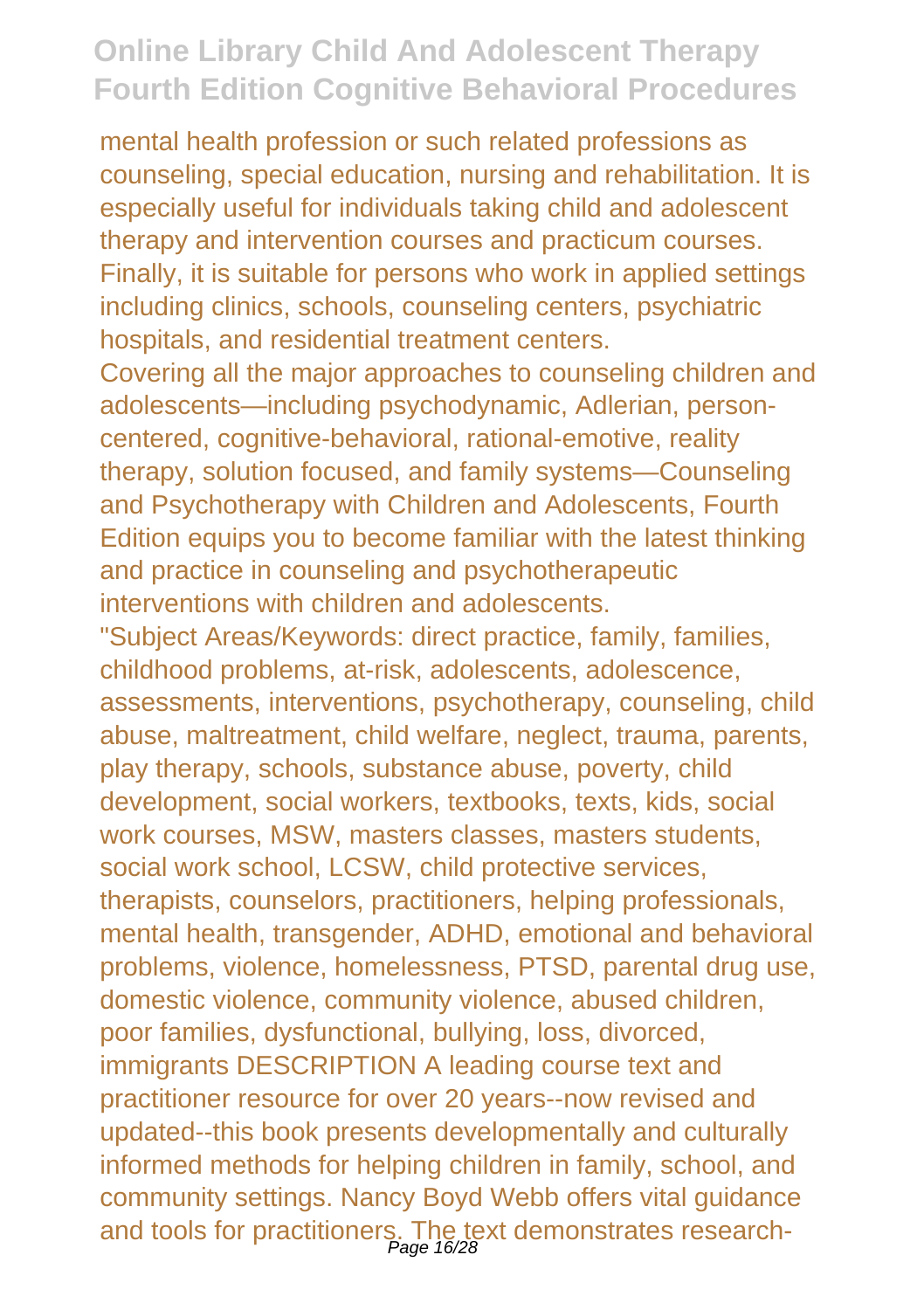based strategies for working with victims of maltreatment and trauma as well as children affected by poverty, parental substance abuse, bullying, and other adversities. Vivid case examples illustrate the "whys" and "how-tos" of play and family therapy, group work, and school-based interventions. Student-friendly features include thought-provoking discussion questions and role-play exercises. Reproducible assessment forms can be downloaded and printed in a convenient 8 1/2" x 11" size"--

Widely regarded as the definitive clinical reference and text in the field, this authoritative volume presents effective cognitivebehavioral approaches for treating frequently encountered child and adolescent disorders. The editor and contributors are leading experts who provide hands-on, how-to-do-it descriptions illustrated with clinical examples. Relevant theories and research findings are explained, and exemplary treatment manuals and client workbooks reviewed. Coverage encompasses evidence-based treatments for aggression, attention-deficit/hyperactivity disorder, anxiety disorders, depression and suicidality, obsessive–compulsive disorder, eating disorders, and trauma. Ways to involve parents in treatment are addressed throughout. New to This Edition\*Presents advances in conceptualizing and treating specific clinical problems.\*Up-to-date information on treatment manuals and outcome research.\*Chapters on additional therapies: modular treatments, dialectical behavior therapy, and mindfulness-based interventions. "Examines how to apply clinical theories to social work practice. Contains a wide range of cases described in rich detail by practitioners, scholars, and researchers. Chapters represent contexts and approaches across the social work spectrum, so students will get to glimpse into the clinical experience of a full range of professionals. Covers the most important areas in social work practice, including: child Page 17/28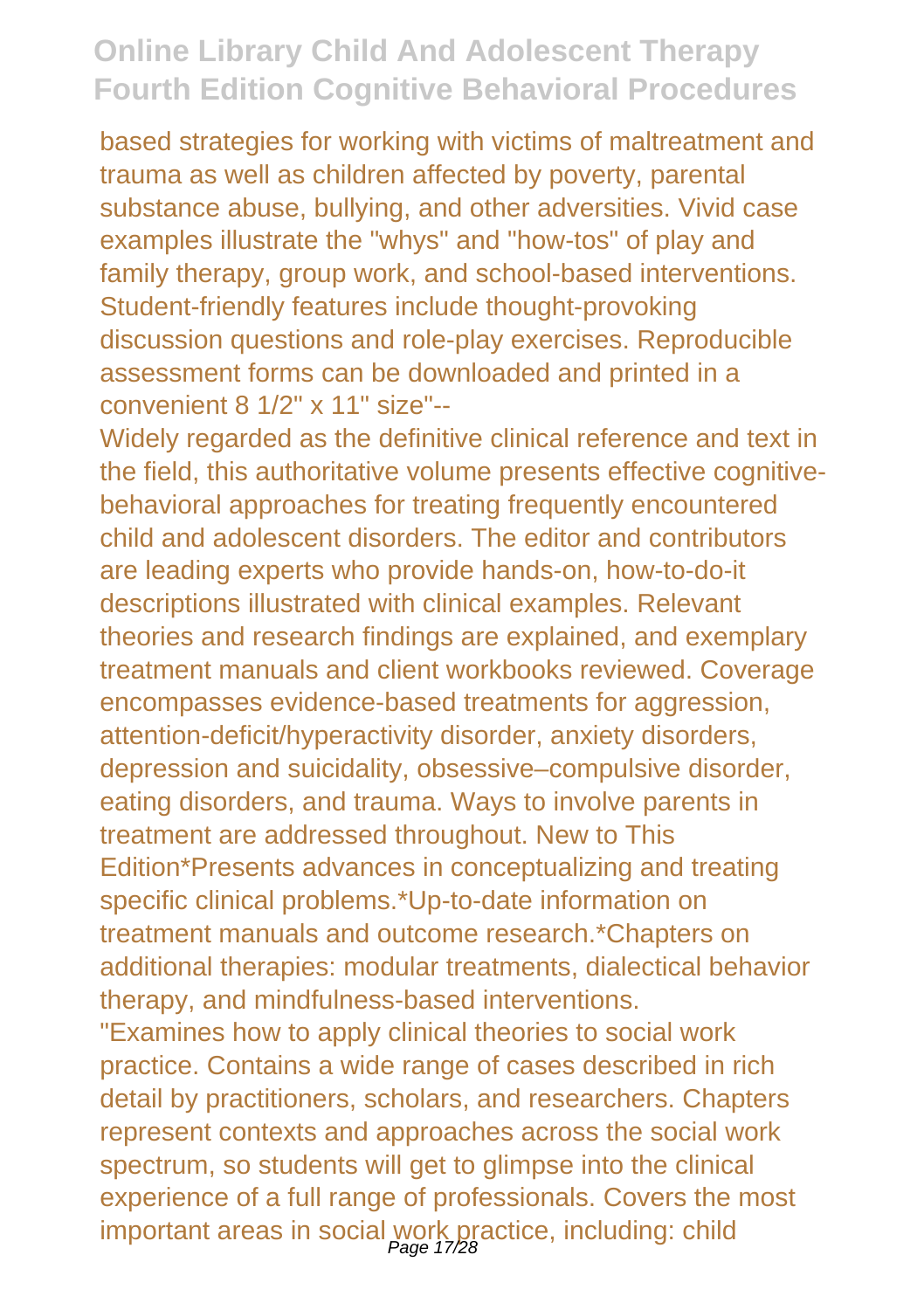welfare and adoption, individual and group treatment, school and community settings, family treatment and parent training"--

Inspired by the successful and time-tested "Elements of" format, this concise, accessible and flexible primer gives students in school counseling, school psychology, and child and family counseling/therapy essential, direct advice working with children and adolescent clients in both school and clinical settings.

An integrative approach for child therapists of all disciplines and at all levels of training and experience. How to Be a Better Child Therapist is an innovative contribution to the theory and practice of child therapy. Drawing on several decades of experience, Kenneth Barish presents a comprehensive, multi-faceted approach to therapeutic work with children and families, based on a contemporary understanding of children's emotions and emotional needs. This book offers a new theoretical integration, an in-depth discussion of the essential processes of child therapy, and a wealth of practical recommendations to help child therapists solve the varied problems presented to us in daily clinical work. Part 1 provides a theoretical foundation. Barish demonstrates how emotional and behavioral problems of childhood are most often caused by vicious cycles of painful emotions and pathogenic family interactions. Successful therapy arrests this malignant development and sets in motion positive cycles of healthy emotional and interpersonal experiences—increased confidence and engagement in life and more affirming interactions between parents and children. Over time, children and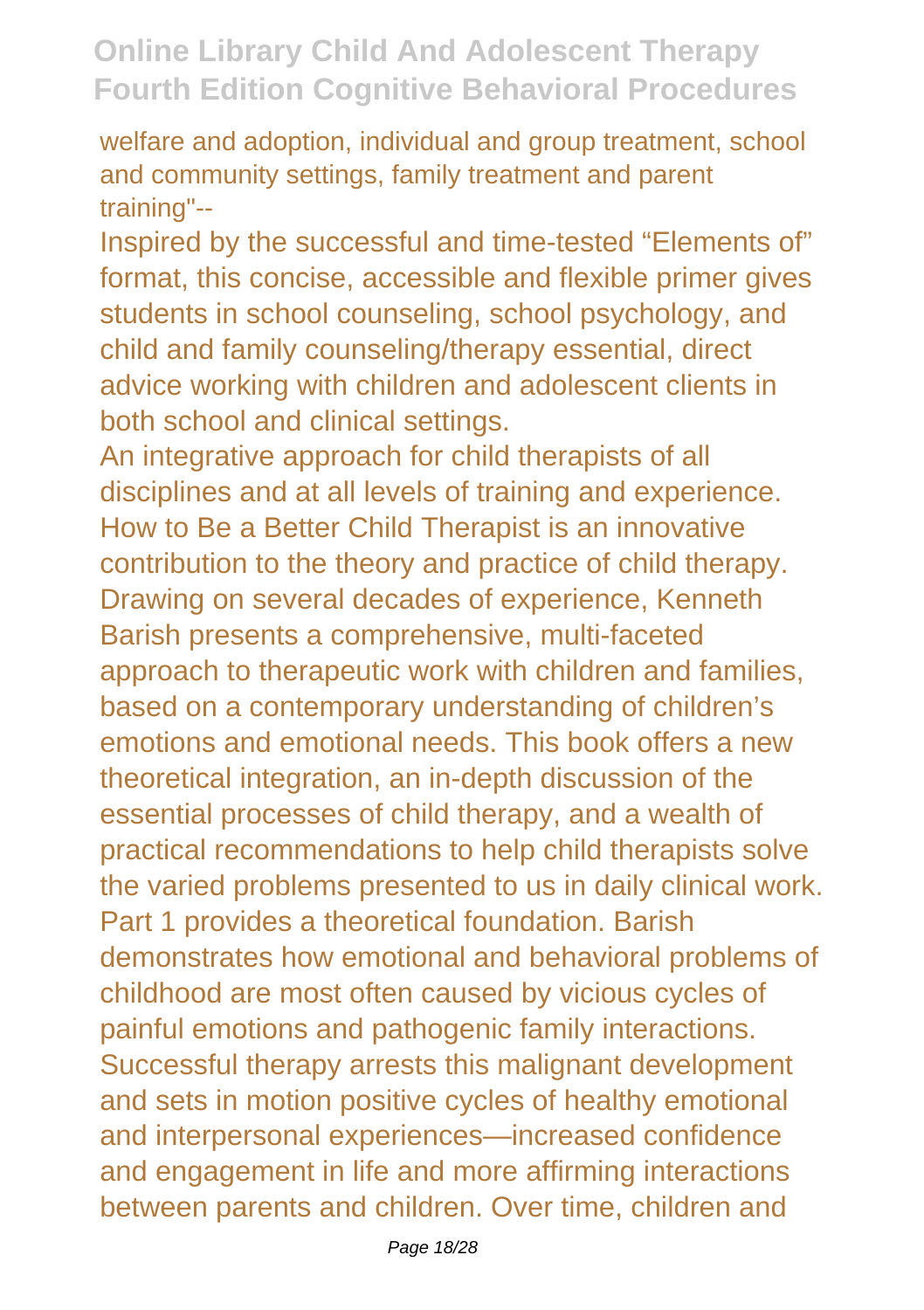adolescents develop a less critical inner voice and more positive expectations for their future—a new sense of what is possible in their lives. Part 2 describes 10 principles that guide our efforts toward this overarching therapeutic goal. Barish offers advice on how we can improve all aspects of clinical work with children: How can we engage more children in treatment? Why is empathy essential to children's emotional health and effective therapy? How do children learn to regulate their emotions? What is the role of play in contemporary child therapy? How can we combat a child's discouragement and self-doubt? How can we overcome children's resistance to talking about bad feelings? Part 3 presents a framework for therapeutic work with parents. Barish describes general principles for strengthening family relationships as well as practical plans for solving many common problems of their daily family life. He offers strategies for helping children who have difficulty with separations, doing homework, getting ready in the morning, or going to sleep at night; children with tantrums and uncooperativeness, rudeness and disrespect, sibling conflicts, and addiction to video games—problems for which parents, often urgently, ask our help. How to Be a Better Child Therapist is both inspiring and practical, essential reading for therapists of all theoretical orientations who work with children and families.

This book has been replaced by Treatment of Disorders in Childhood and Adolescence, Fourth Edition, ISBN 978-1-4625-3898-0.

This widely used practitioner resource and course text,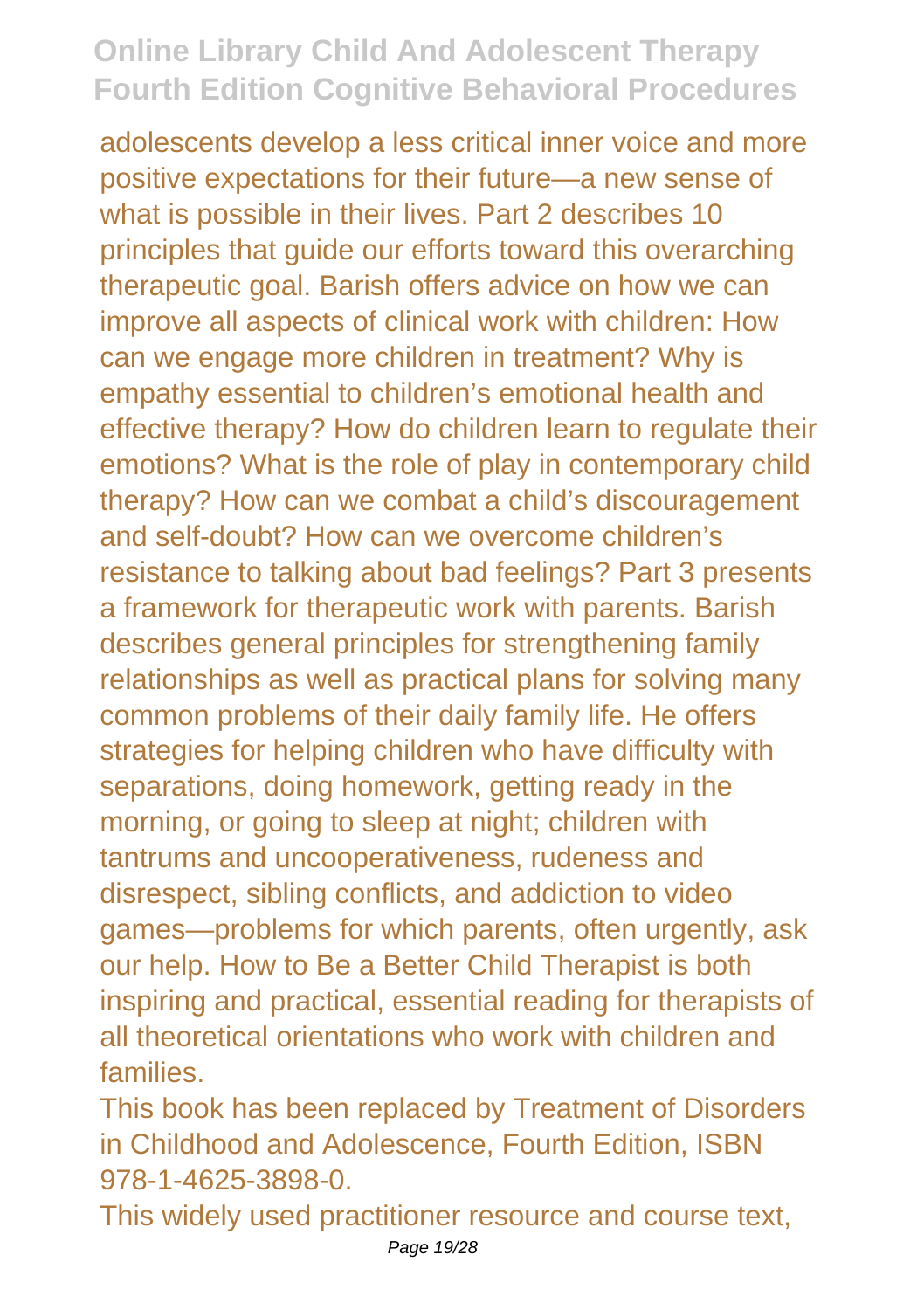now significantly revised, is considered the most comprehensive guide to working with children who have experienced major losses, family upheavals, violence in the school or community, and other traumatic events. Leading experts present a range of play and creative arts therapy techniques in chapters organized around indepth case examples. Informed by the latest knowledge on crisis intervention and trauma, the fourth edition encompasses work with adolescents as well as younger children. Each chapter concludes with instructive questions for study or reflection. New to This Edition \*Expanded age range: now includes expressive therapy approaches for adolescents. \*More attention to traumatic stress reactions and posttraumatic stress disorder (PTSD); several chapters address complex trauma. \*Extensively revised with the latest theory, practices, and research; many new authors. \*Additional topics: parental substance abuse, group work with adolescents, chronic medical conditions, animal-assisted play therapy and courtroom testimony, and more.

In the present volume, we collected state-of-the-art chapters on diagnosis, treatment, and social implications. The first section describes diagnostic processes. It describes a reevaluation of projective techniques, a new clinical tool in psychotraumatology, the foundations of the framing technique, and an overview on integrative approaches. The second section focuses on new developments in the field with special emphasis on culture-specific contexts. From parenting of adolescents in India to the influence of poverty on mental health issues in Mexico, as well as the use of marijuana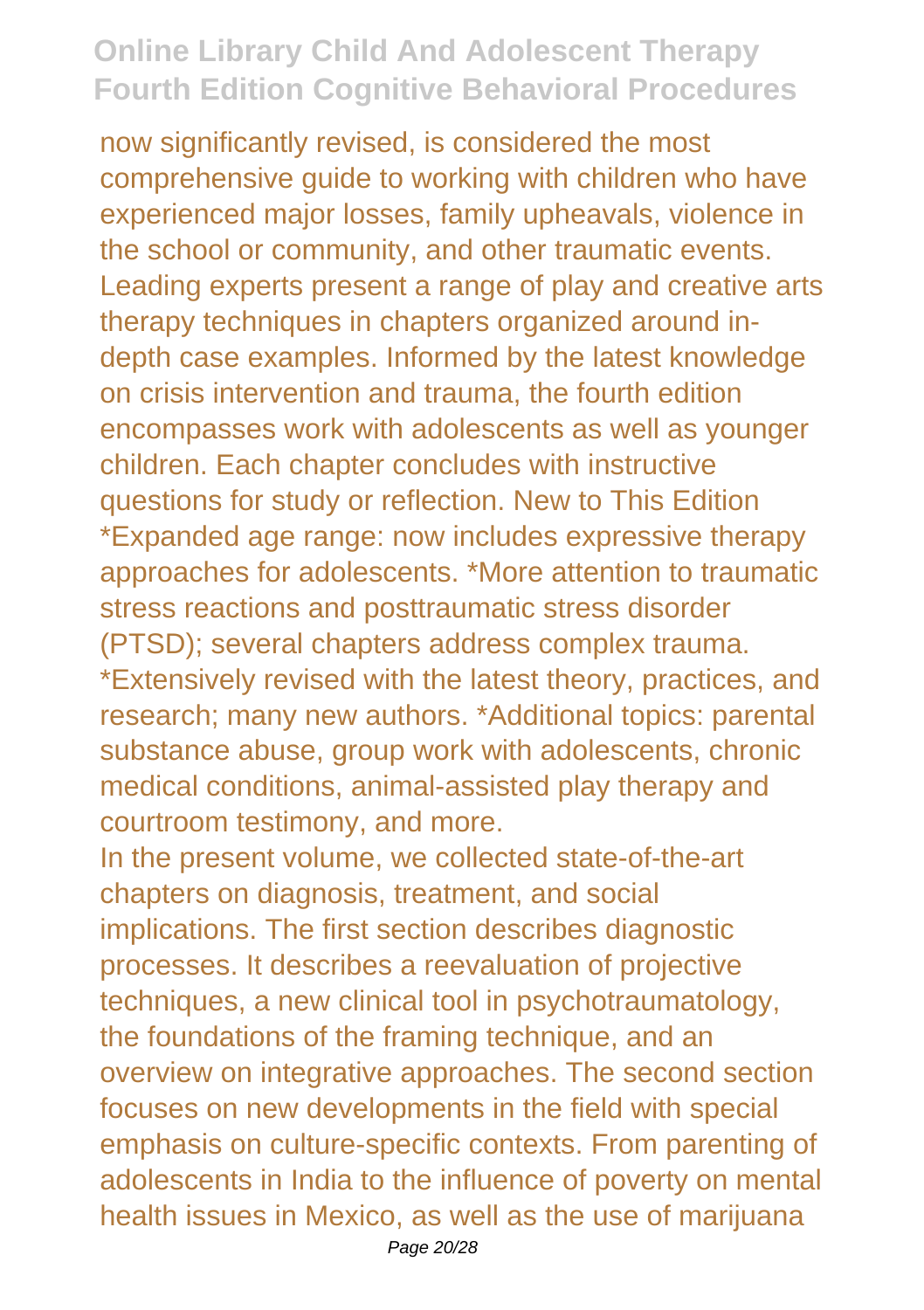and Internet addiction, some of the most important fields are highlighted. The third section concentrates on therapy. It shows how to react to bullying and reviews the use of antidepressants in children and adolescents. Established for fifteen years as the standard work in the field, Melvin Lewis's Child and Adolescent Psychiatry: A Comprehensive Textbook is now in its Fourth Edition. Under the editorial direction of Andrés Martin and Fred R. Volkmar—two of Dr. Lewis's colleagues at the worldrenowned Yale Child Study Center—this classic text emphasizes the relationship between basic science and clinical research and integrates scientific principles with the realities of drug interactions. This edition has been reorganized into a more compact, clinically relevant book and completely updated, with two-thirds new contributing authors. The new structure incorporates economics, diversity, and a heavy focus on evidence-based practice. Numerous new chapters include genetics, research methodology and statistics, and the continuum of care and location-specific interventions. A companion Website provides instant access to the complete, fully searchable text.

Weaving practical, hands-on ideas with theory and research about child development, child treatment, and the therapeutic relationship, this book describes an innovative approach to treatment of children and adolescents who won't or can't respond to traditional, conversation-based therapy. For these children, therapists need an entirely new clinical language, one that doesn't depend on words. Within an interpersonal and developmental framework, Straus spells out the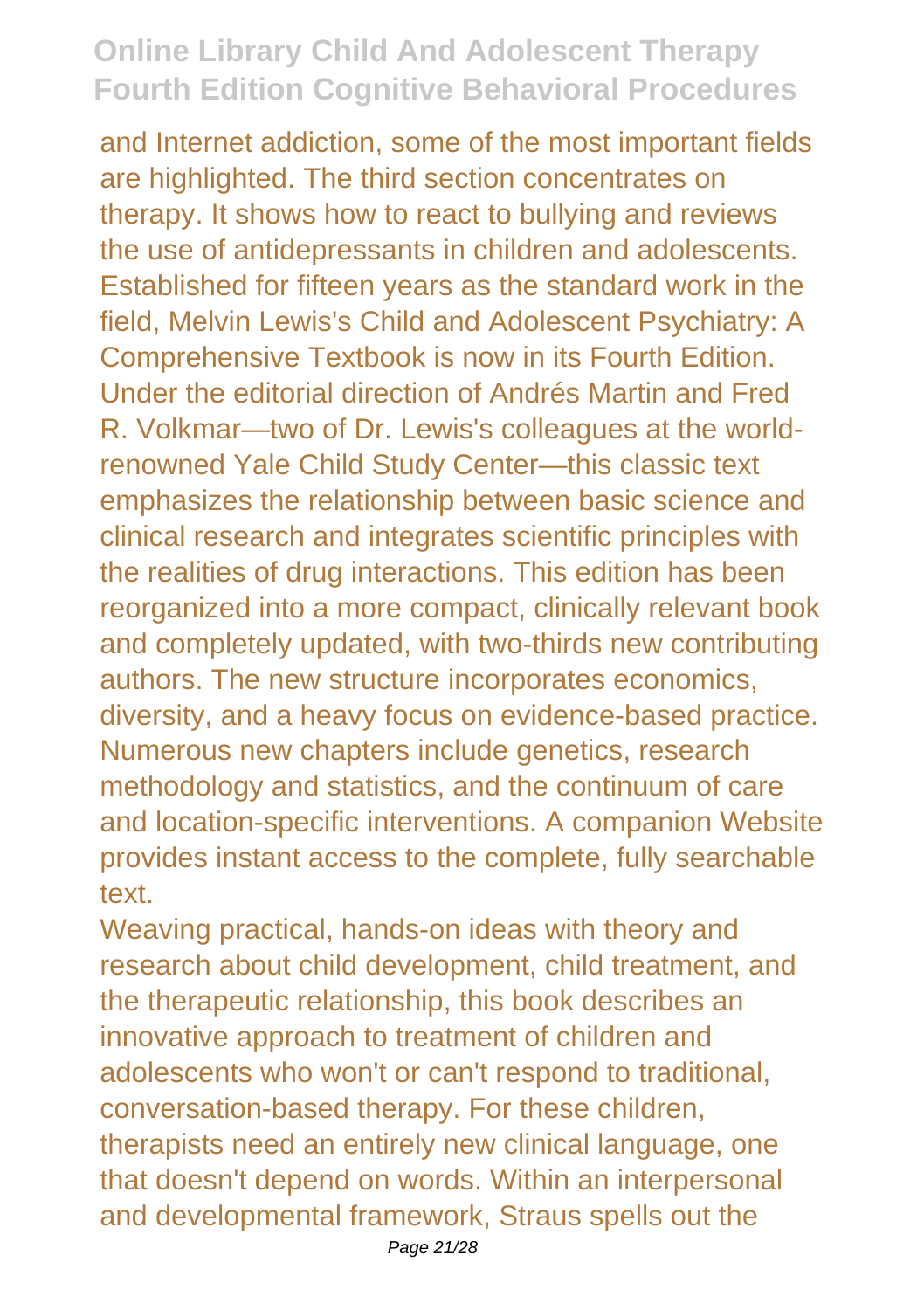deceptively simple goals of no-talk therapy: someone to be close to, and something to be proud of. Through empathy and respect, games, activities, community involvement, a circle of adults, and little pleasures, this approach begins to provide these anxious, sullen, enraged, and confused kids with the self-confidence, selfesteem, and self-awareness to develop a voice of their own.

This handbook describes in detail different contemporary approaches to group work with children and adolescents. Further, this volume illustrates the application of these models to work with the youth of today, whether victims of trauma, adolescents struggling with LGBT issues, or youth with varying common diagnoses such as autism spectrum disorders, depression, and anxiety. It offers chapters presenting a variety of clinical approaches written by experts in these approaches, from classic (play therapy and dialectical behavior therapy) to cuttingedge (attachment-based intervention, mindfulness, and sensorimotor psychotherapy). Because of its broad scope, the book is suitable for a wide audience, from students to first-time group leaders to seasoned practitioners.

"This book aims to provide professionals and clinicians-in-training with the latest forms of treatment for children and adolescents who have been impacted by crises and trauma. The various treatment options presented here include approaches that focus on the individual as well as many that include a parent in conjoint or filial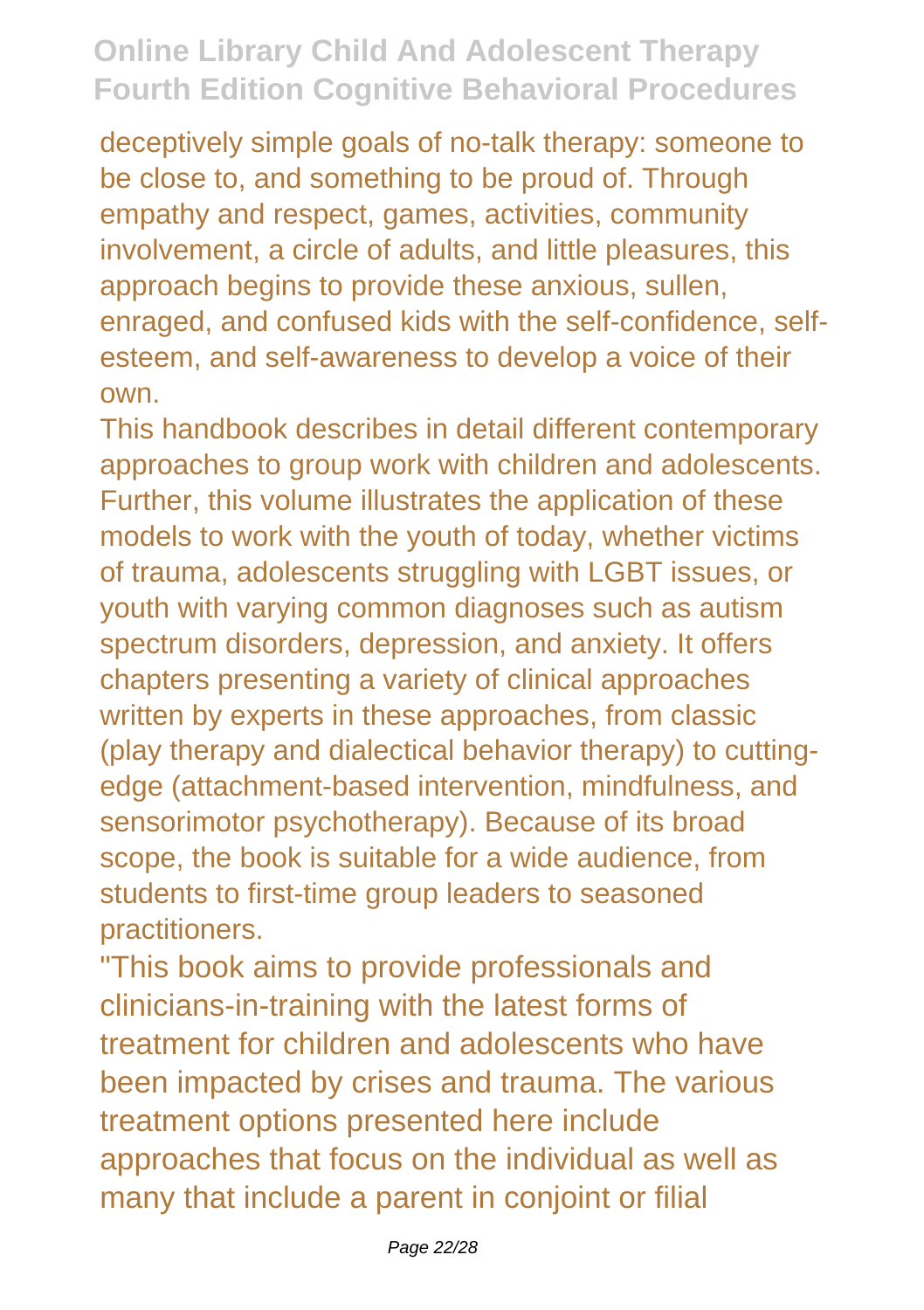therapy, and others that employ a family treatment model. Many chapters in this book demonstrate the use of a variety of creative methods with young people who have suffered traumatic experiences such as sexual abuse, bullying, immigration, natural disasters, and witnessing violence"-- This practical manual presents a cognitivebehavioral treatment program that has been proven effective in eliminating or alleviating OCD symptoms in children across a broad range of ages and aptitudes. Building upon and expanding their internationally acclaimed HOW I RAN OCD OFF MY LAND, the authors provide an empirically grounded guide to assessment, treatment planning, and skillsbased intervention. Clinicians are taken through the four stages of treatment--psychoeducation, cognitive training, mapping OCD, and graded exposure and response prevention--in 13 to 20 clearly structured treatment sessions. The book is enriched by sample dialogues, "clinical pearls" drawn from the authors' own experience, and appendices featuring reproducible rating scales, patient handouts, and tips and resources for parents. PHOTOCOPY RIGHTS: The publisher grants to individual purchasers nonassignable permission to reproduce handouts and forms in this book for clinical use with their clients. For details and limitations, see copyright page.

Every day, millions of children experience serious Page 23/28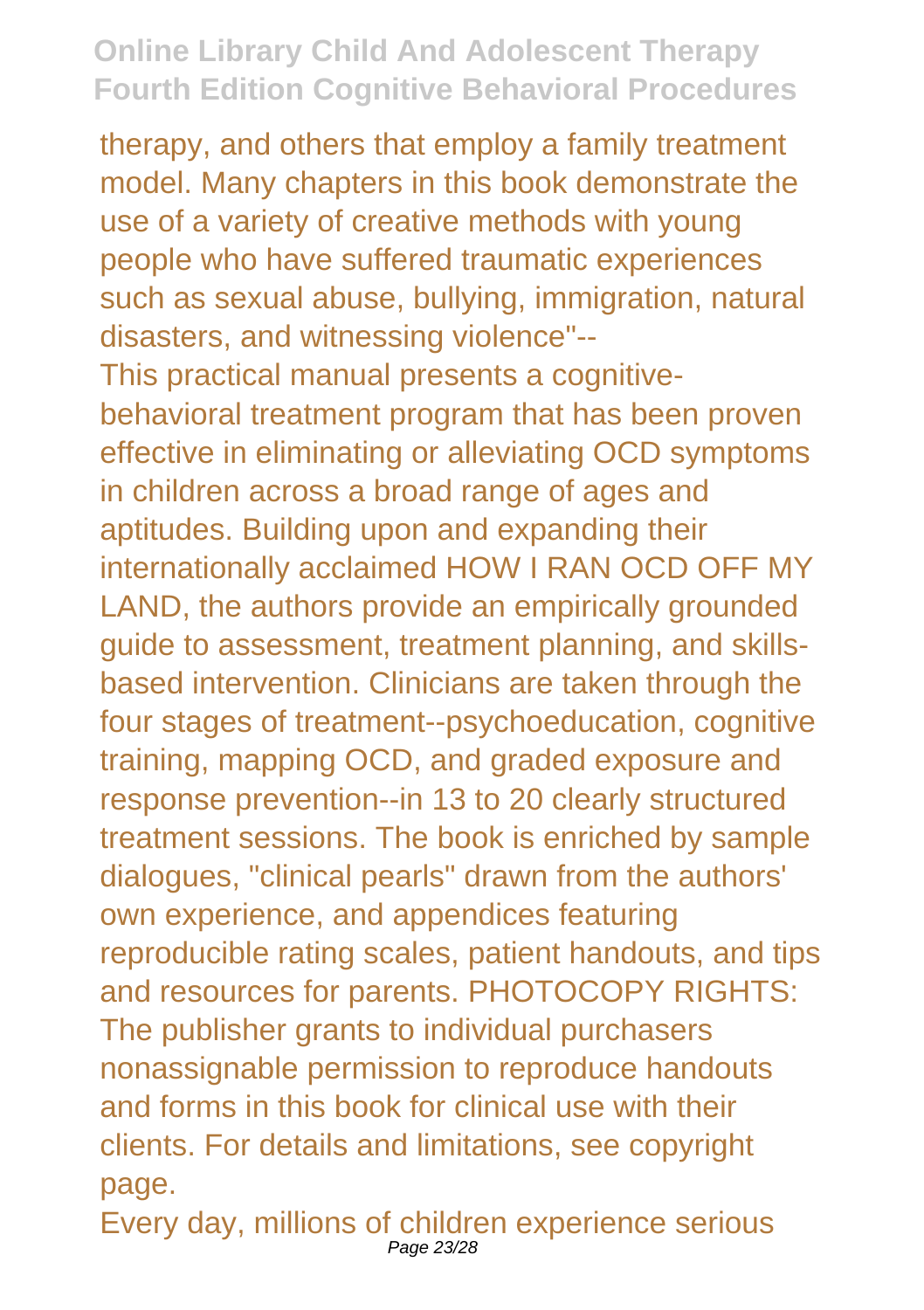mental health issues such as symptoms related to autism, psychosis, mania, depression, and anxiety. Moreover, many youth struggle with issues related to trauma, eating, sleep, disruptive behavior, and substance use. Most of these youth do not receive evidence-based treatments. Instead, they commonly receive untested, ineffective, and even harmful treatments. Child and Adolescent Psychotherapy presents the research-supported treatment packages and their individual components for every major mental health issue facing infants, children, and adolescents. Each chapter also identifies and analyzes other variables and resources that influence treatment: parents, assessment, comorbidity, demographics and medication. Useful resources are included for each mental health issued covered in the book. The chapters are organized in the same order as they appear in the DSM-5. Child and Adolescent Clinical Psychopharmacology Made Simple offers everything you need to know about the use of psychoactive medications in the treatment of childhood and adolescent psychological disorders in easy-to-understand language. This fully revised third edition offers updated DSM-V definitions, new information regarding teen use of antidepressants and suicidality, information on attention deficit/hyperactivity disorder (ADHD) and ADHD medications, bipolar disorder, psychotic episodes and eating disorders in children and Page 24/28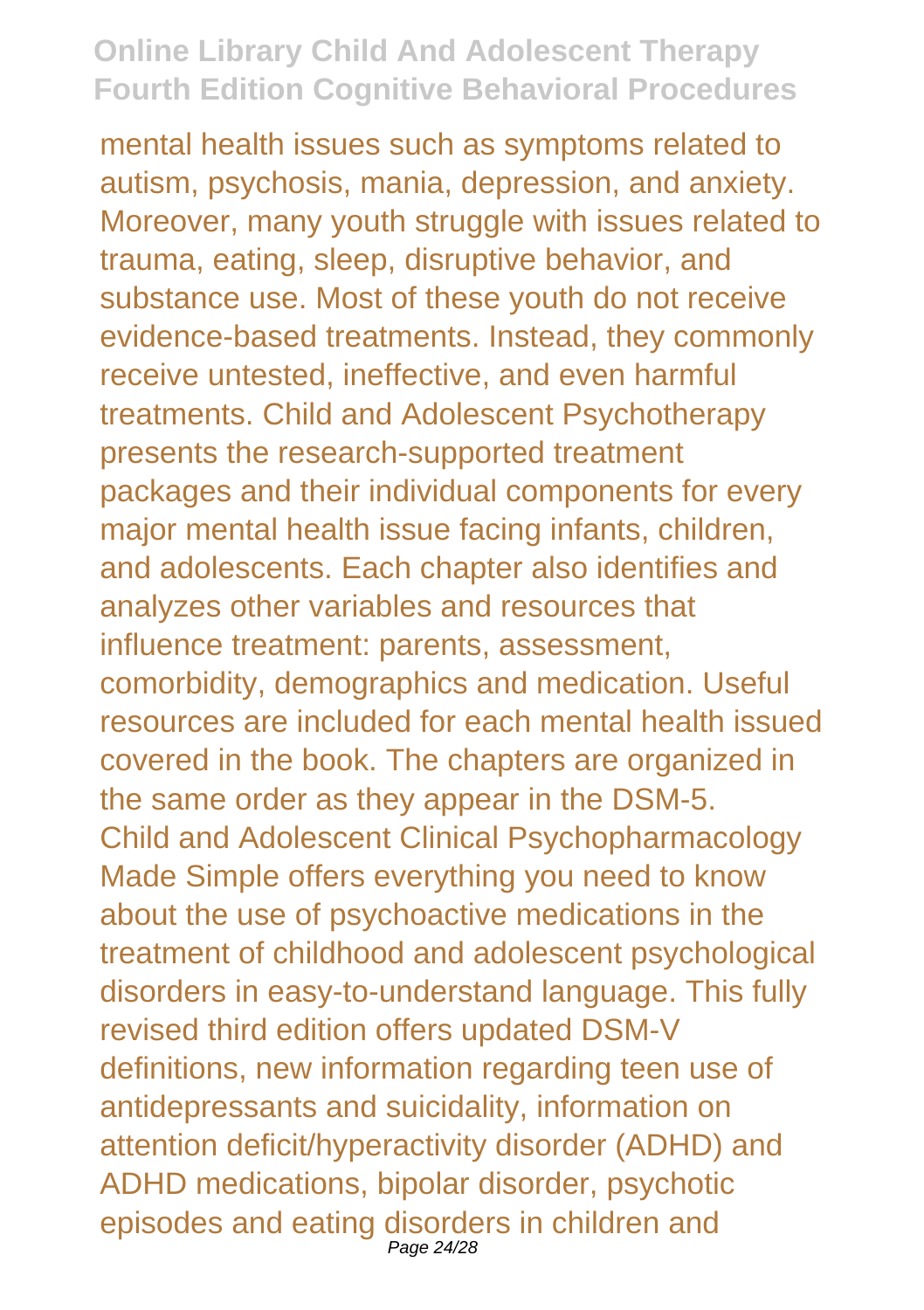adolescents, the use of antipsychotics in children and adolescents, non-medication approaches and adjuncts to medications, and how to assess and treat noncompliance and "breakthrough" symptoms. Also included are fact sheets that clearly delineate frequently prescribed medications for each disorder along with medication side effects and signs of toxicity. For each psychological disorder, the book offers: current diagnostic criteria; treatment indications and contraindications; medication information; and help for monitoring, evaluating, and following up with patients. Whether you are a pediatrician, parent, therapist, educator, or other health care professional, this is the only resource you need to consult for the most up-to-date information on child and adolescent medications and treatment.

This new, thoroughly revised edition of Child and Adolescent Psychiatry for the Specialty Board Review offers updated information, along with the most recent references and knowledge reflected in those changes. The authors especially incorporate new information and changes from DSM-5. Both general and child/adolescent psychiatrists will find this new edition invaluable, not only as a guide for preparing for their first successful Board examination, but also as a review in preparing for important re-certification exams. The book includes hundreds of multiple-choice questions, modeled after Page 25/28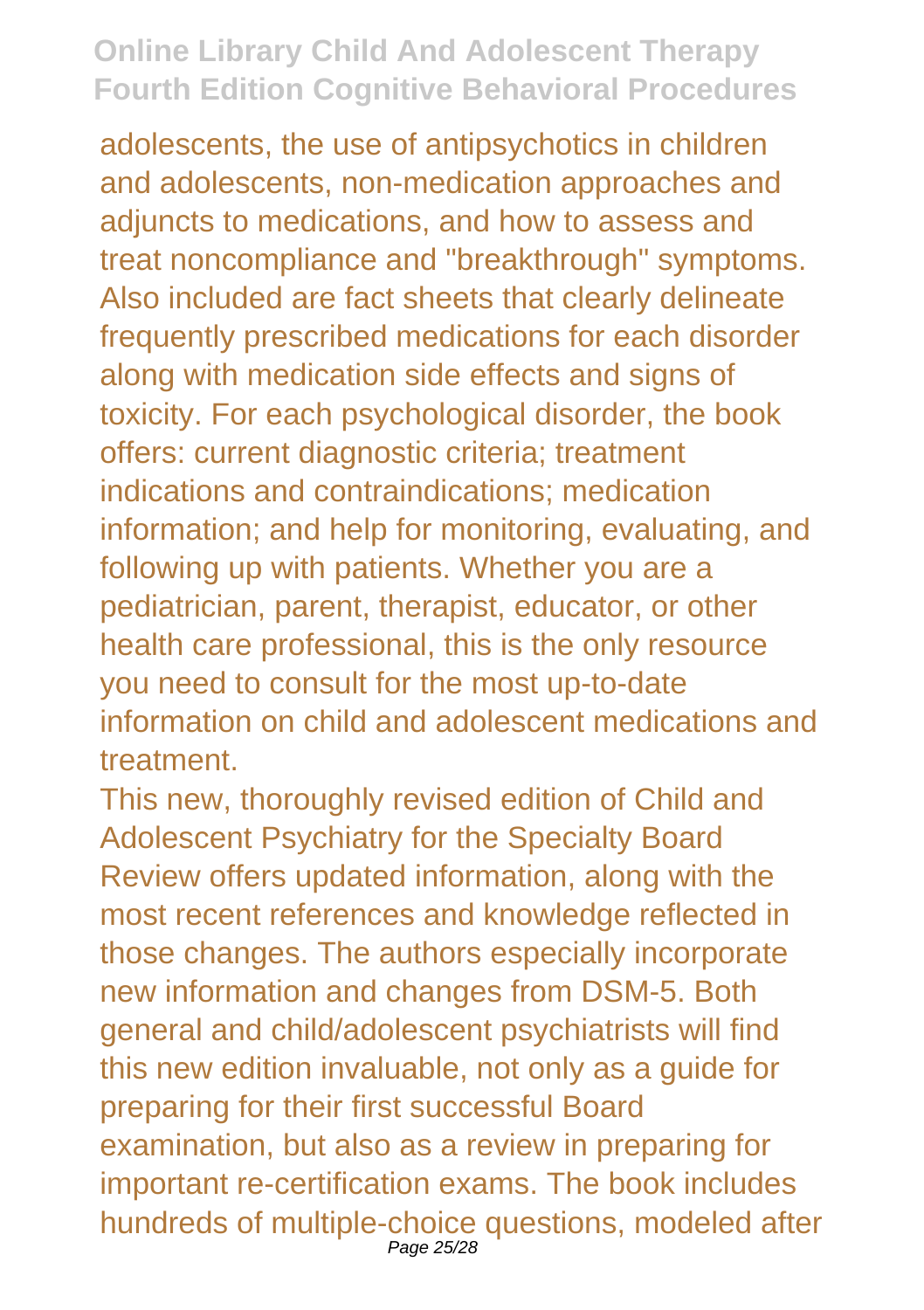the types of questions on the actual boards. This challenging update, with new references and more relevant questions, will help readers to learn new information and be better prepared for their board examinations. Because the authors rewrote the majority of questions to cover a broader knowledge base, readers may find it useful to use the 4th edition as a companion book of the 3rd edition. Revision of: Treatment of childhood disorders / edited by Eric J. Mash, Russell A. Barkley. Counseling Children and Adolescents provides readers with a comprehensive exploration of the practice of counseling young clients. The book introduces several theories that have proven effective with young clients, then couples that information with developmentally and culturally appropriate interventions and counseling techniques. Theories addressed include developmental theory, play therapy, brief counseling, reality therapy, and rational-emotive behavior therapy. Each theory is described with specific applications with children and adolescents. Additional chapters explore working with at-risk youth, exceptional children, and youth affected by challenging circumstances. Other topics addressed in the text include working with parents and families in school and mental health counseling, basic counseling skills and ethical considerations specific to children and adolescents, creative counseling interventions, counseling children from Page 26/28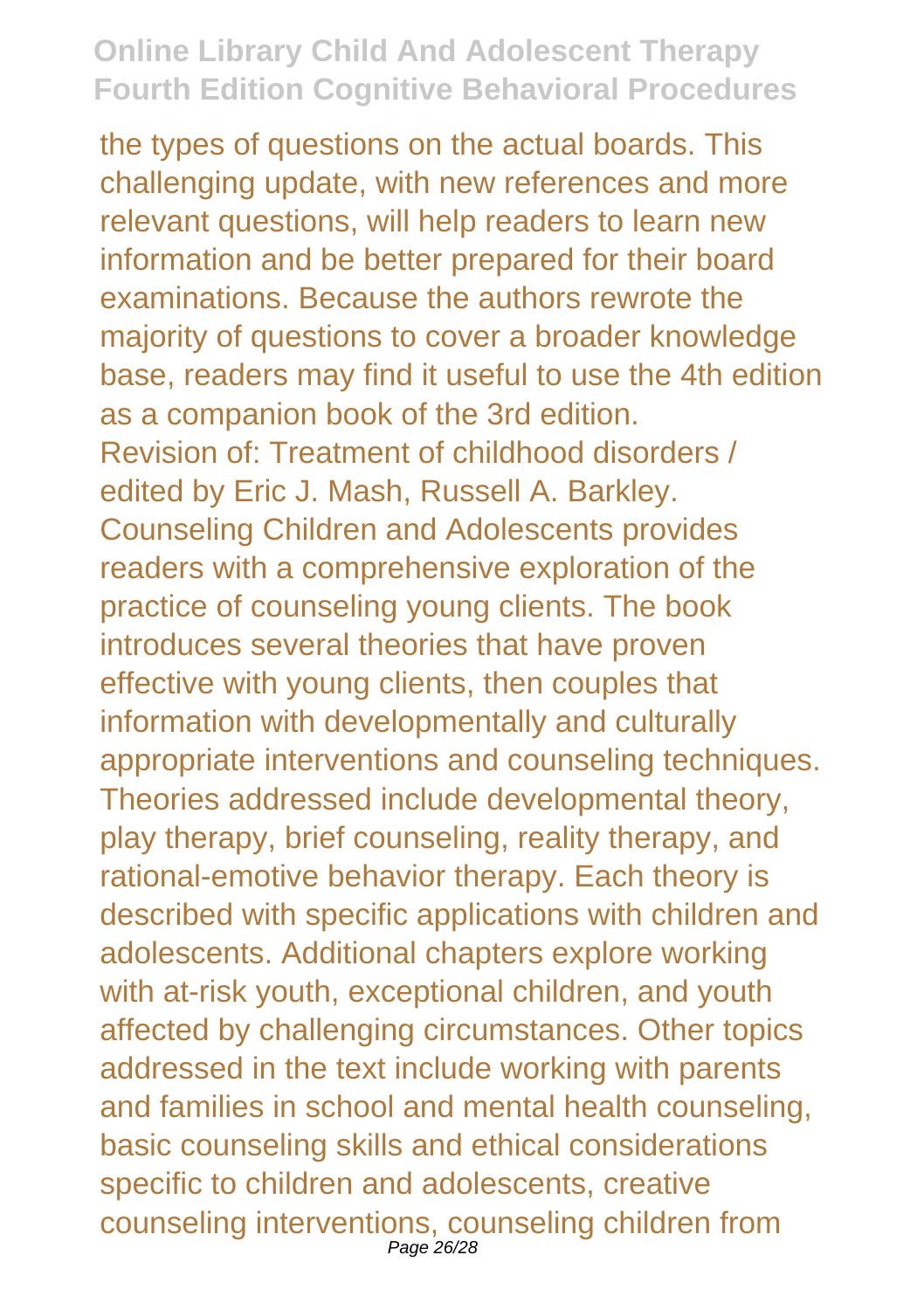diverse backgrounds, and working with youth in small groups. Each chapter includes case studies, step-by-step processes, Voices from the Field, educational vignettes, and student exercises to the bridge the gap from theory to practice. This updated edition of Counseling Children and Adolescents features highly informative chapters and information based on rich experience of the authors. With an emphasis on practical applications and empiricallybased approaches, it is ideal for graduate-level courses in counseling, psychology, marriage and family, or social work, as well as for practitioners working with young clients. For a look at the specific features and benefits of Counseling Children and Adolescents, visit cognella.com/counseling-childrenand-adolescents-features-and-benefits. Now in a revised and updated fourth edition, this trusted text and professional resource provides a developmental framework for clinical practice. The authors examine how children's trajectories are shaped by transactions among family relationships, brain development, and the social environment. Risk and resilience factors in each of these domains are highlighted. Covering infancy, toddlerhood, the preschool years, and middle childhood, the text explores how children of different ages typically behave, think, and relate to others. Developmentally informed approaches to assessment and intervention are illustrated by vivid case examples. Page 27/28